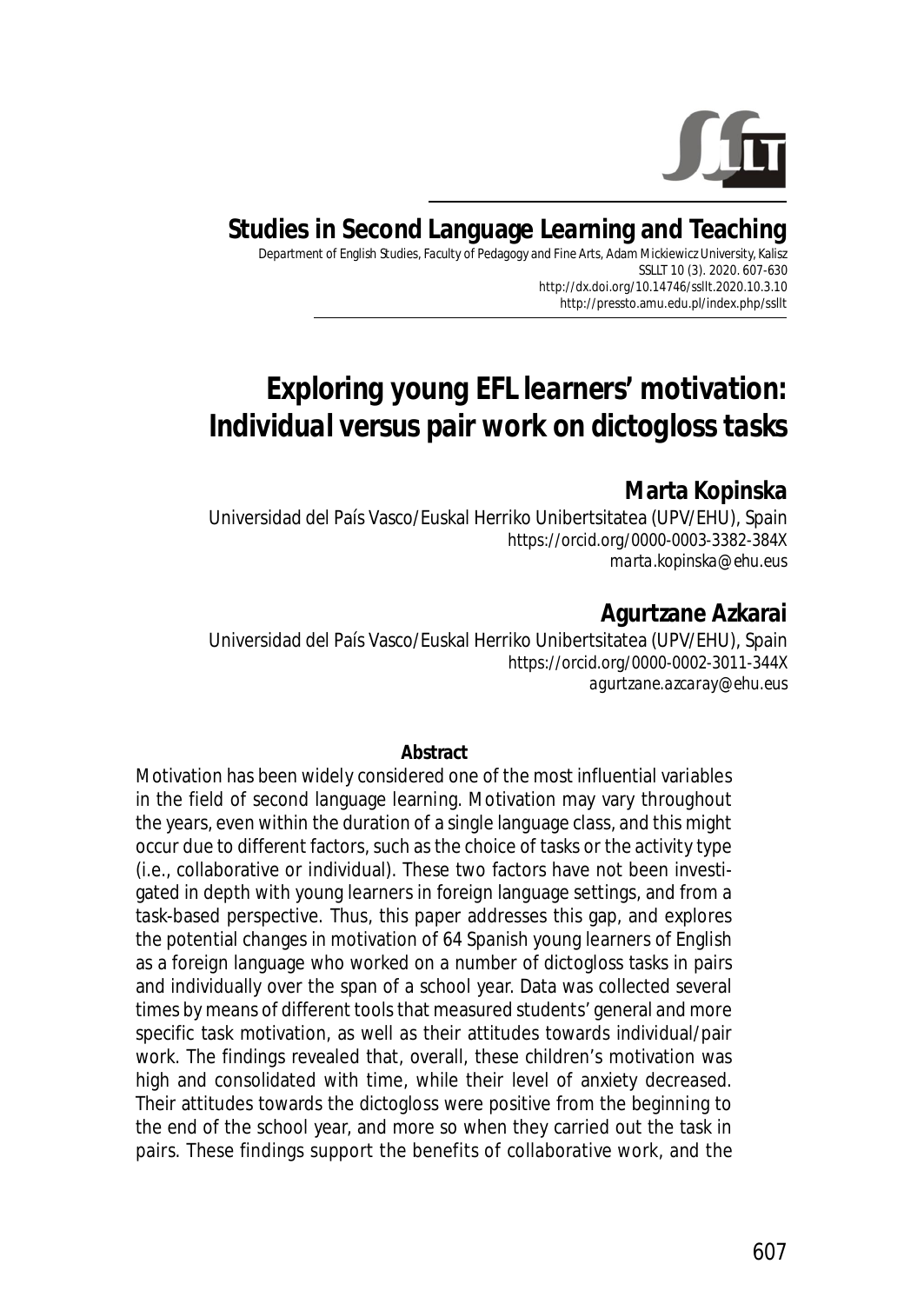dictogloss, as an appropriate task that engages children in their learning of a foreign language.

*Keywords*: L2 motivation; task motivation; young EFL learners; dictogloss; individual vs. pair work

#### **1. Introduction**

Motivation is considered one of the most influential variables in second language (L2) learning (Doiz, Lasagabaster, & Sierra, 2014a; Dörnyei, 2009; Gardner, 1985), as without this key learner factor, "nothing much happens" (Cohen & Dörnyei, 2002, p. 172), and it helps to make the "long [and] often tedious" process of learning of a foreign language (FL) more pleasant (Dörnyei & Ryan 2015, p. 72). Gardner (1985) defined motivation as the desire to achieve the goal of mastering a language and to expend effort to do so combined with favorable attitudes towards it. Moreover, he referred to attitudes as "evaluative (positive or negative) reactions" of a learner towards a FL, which may result in behavioral implications in the FL learning process (Gardner, 1985, p. 9).

While motivation has long been considered a stable trait, recent developments in the field have highlighted its complex, changeable character (Dörnyei & Ryan, 2015), and have focused on the socio-dynamic perspective on motivational variation through the lens of the complex dynamic systems (CDS) theory (Larsen-Freeman, 2015; Larsen-Freeman & Cameron, 2008). Following this theory, motivation should be viewed as a system of interrelated components, experiencing constant changes (Dörnyei, MacIntyre, & Henry, 2015; Larsen-Freeman, 2015). In formal and pedagogical contexts such changes may also occur as an effect of carrying out specific tasks (Dörnyei, 2019; Kormos & Dörnyei, 2004). Thus it is important to assess how different tasks might affect motivation in order to enable researchers and teachers to better understand their role in the process of language learning (Dörnyei, 2019). This is precisely the main aim of this study, to analyze the motivation, and task-specific motivation of a group of young learners who worked on several dictogloss tasks (Wajnryb, 1990) individually and in pairs.

**2. Background**

#### **2.1. Motivation and young learners (YLs)**

As mentioned above, according to CDS theory, motivation is in constant flux (Dörnyei et al., 2015; Larsen-Freeman, 2015; Larsen-Freeman & Cameron, 2008). Such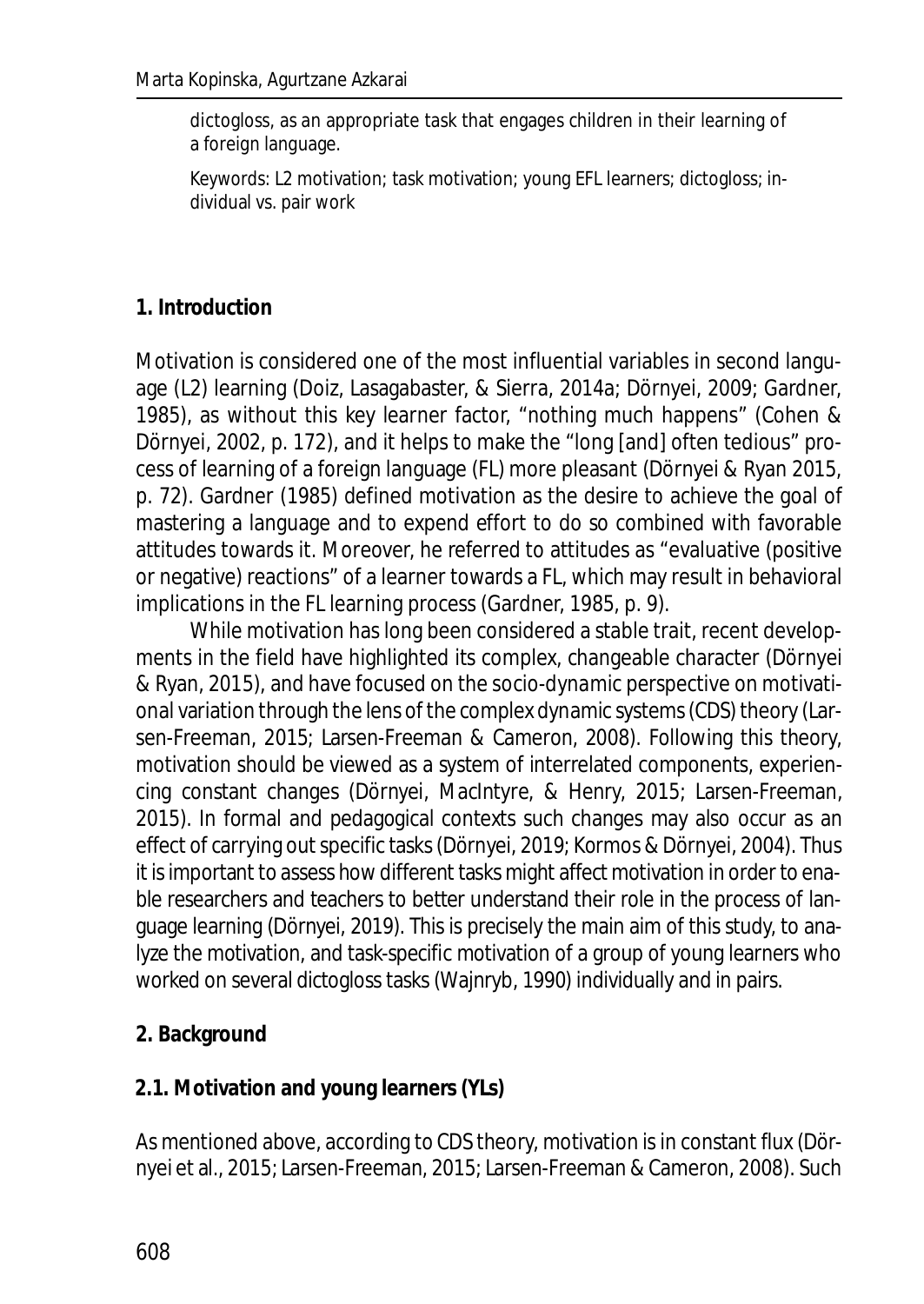conceptualization makes the study of motivational change central, highlighting the interaction of the different components of motivation, its nonlinearity, and context-dependency. It is therefore important to consider that these changes can also happen in school education, when children spend multiple years sometimes struggling with their FL learning.

Not necessarily all children commence their learning adventure with a favorable disposition towards the FL (Mihaljević Djigunović, 2012). Even if during their early years of FL learning YLs' motivation soars, as years go by, they often get bored and tired of their FL learning process (Henry, 2009), and their motivation and attitudes towards FL learning often decrease over time (Dörnyei, Csizér, & Németh, 2006; Henry, 2009; Williams, Burden, & Lanvers, 2002). This may be due to a general "disenchantment with school" at this age (Henry, 2009, p. 184), and the classroom-based FL learning becoming rather a frustrating experience (Dörnyei et al., 2006). However, this decreasing enthusiasm towards the FL is also accompanied at the same time by students' stable commitment towards learning English, a popular and demanding basic skill in education in the 21st century (see Csizér & Kormos, 2009; Dörnyei et al., 2006).

In Spain, the setting of our current study, some authors have attributed a decrease in YLs' motivation to a change in methodology. As stated by Cenoz (2009) and Lasagabaster (2000), in the first years, YLs start learning English as a FL (i.e., EFL) usually through a communicative approach based on storytelling and projects, which in later grades converts to much more grammar-based and textbook-centered approaches. Such a change in the learning experience, if too abrupt, may affect pupils' initial favorable mindset towards EFL learning, as it is not that enjoyable anymore (Cenoz, 2009). More recently, in a Spanish EFL setting, Muñoz (2017) traced 14 Spanish EFL YLs (aged 6) over 10 years. She administered a questionnaire to them and the students had to mark one of the different smiley faces next to each item. Muñoz found that the development of motivation of these YLs did not generally decrease, but their intrinsic motivation – which engages individuals doing something for their own personal enjoyment – was higher at the beginning of the data collection, and was gradually surpassed by more instrumental motives to learn English, such as learning English to gain a particular future reward concerning work status, or economic advantage. Muñoz highlighted the complex and multifaceted character of the YLs' motivation and the disjuncture between pupils' positive attitudes towards the English language itself, and their (less enthusiastic) attitudes towards English as a school subject (see also Fenyvesi, 2018; Mihaljević Djigunović & Lopriore, 2011). Her findings are in line with Nikolov (1999), as this author pointed out that instrumental motives to learn a FL emerge around the age of 11-12. Nikolov also underscored that when dealing with YLs, the most important motivating factors are classroom-related, such as enjoyable and satisfying activities and tasks.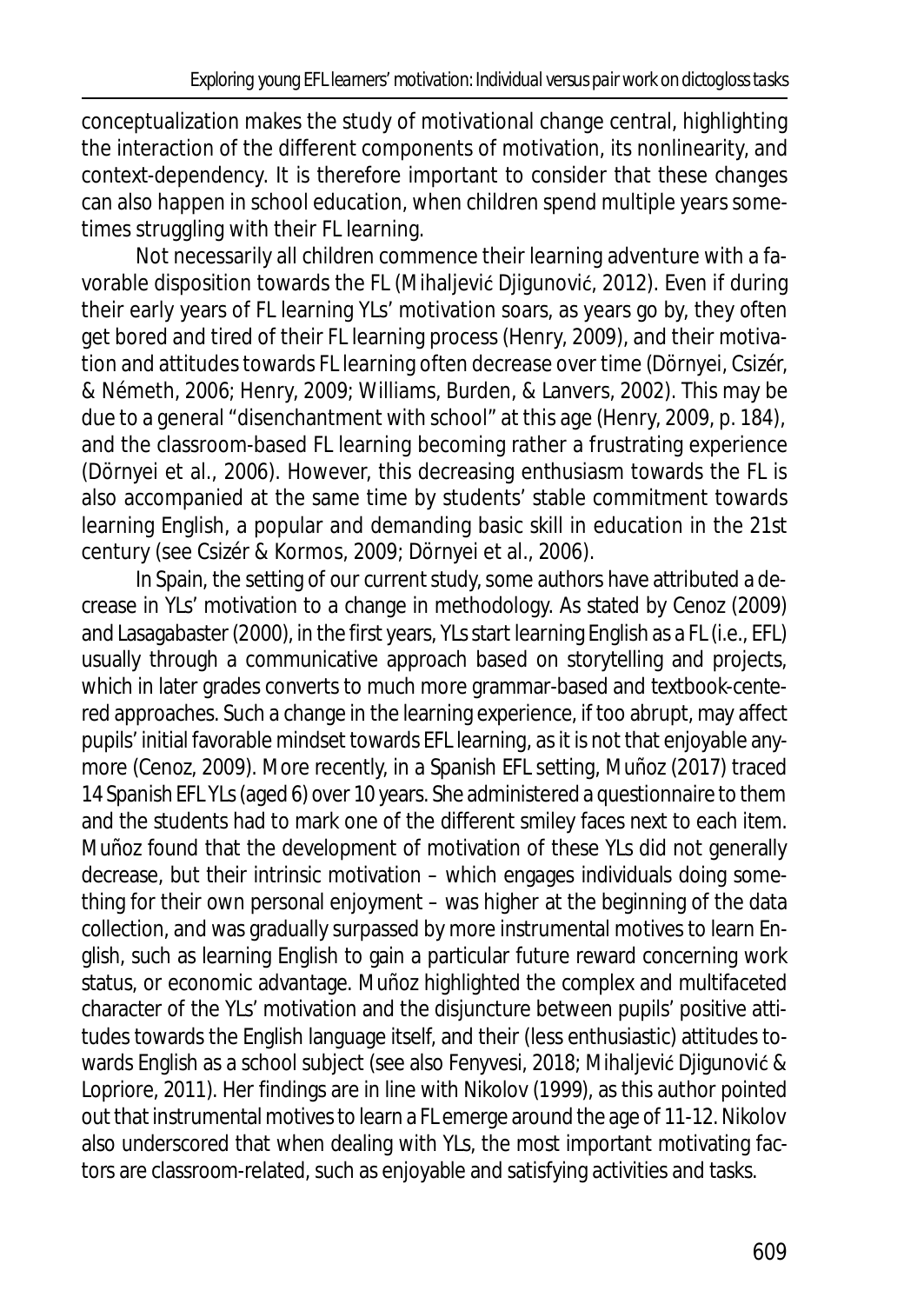#### **2.2. Task motivation**

Some studies have therefore closely looked at the relationship between tasks and motivation. Dörnyei and Kormos (2000) investigated the role of motivation of 46 Hungarian EFL adolescents (aged 16-17) when they performed an oral argumentative task. The researchers found that situation-specific motives, that is, learners' motivation towards the task, were particularly influential on these learners' task engagement.

Julkunen (2001) stated that L2 task motivation was a combination of trait and state motivation, that is, a blend of a learner's general disposition towards learning the FL and their more task-specific motivational state. He explored the task-specific motivation of 593 Finnish EFL learners (12-14 years old) who worked cooperatively (in pairs or groups of three) and individually on two different vocabulary tasks (i.e., open-outcome, closed-outcome). These learners' task motivation was measured by means of a pre- and post-task questionnaire, and the results showed that collaborative work was the most motivating factor for these EFL learners, more than individualistic or competitive setting, regardless of their EFL competence (high vs. low achievers) or the task type (open vs. closed).

Poupore (2013) investigated the task motivation of 38 Korean adult EFL learners who performed 15 tasks (e.g., information gap, problem solving, opinion exchange, etc.) in groups of three or four over the period of a semester. Pre- and post-task questionnaires were used to measure task attraction, perceived relevance and difficulty, learners' emotional state, intended effort, and success expectation. Structured interviews with a selection of participants were also carried out, which allowed greater understanding of the interplay of different motivational factors. In a more detailed analysis of two of the tasks, conducted within a CDS approach, Poupore found that different combinations of motivational, socio-affective variables and variables related to task conditions, such as cognitive complexity or topic choice (demanding, or controversial subject), resulted in a decreasing motivational pattern.

Al Khalil (2016) used a motivational thermometer to measure learners' task motivation. Participants were 44 adult learners of FL Arabic in the United States, and completed six oral interactive tasks with a native speaker of Arabic. Their task motivation was measured upon each task completion, by indicating on a scale how they felt after having finished the interaction, bearing in mind the effort they expended to complete the task, how much they wanted to learn from it, and how much they enjoyed it. The researcher found that task motivation constantly changed, and that it did not always correlate with participants' previous beliefs about a task.

Research with primary school students has also explored learners' attitudes towards the dictogloss task (Wajnryb, 1990), which is the one used in the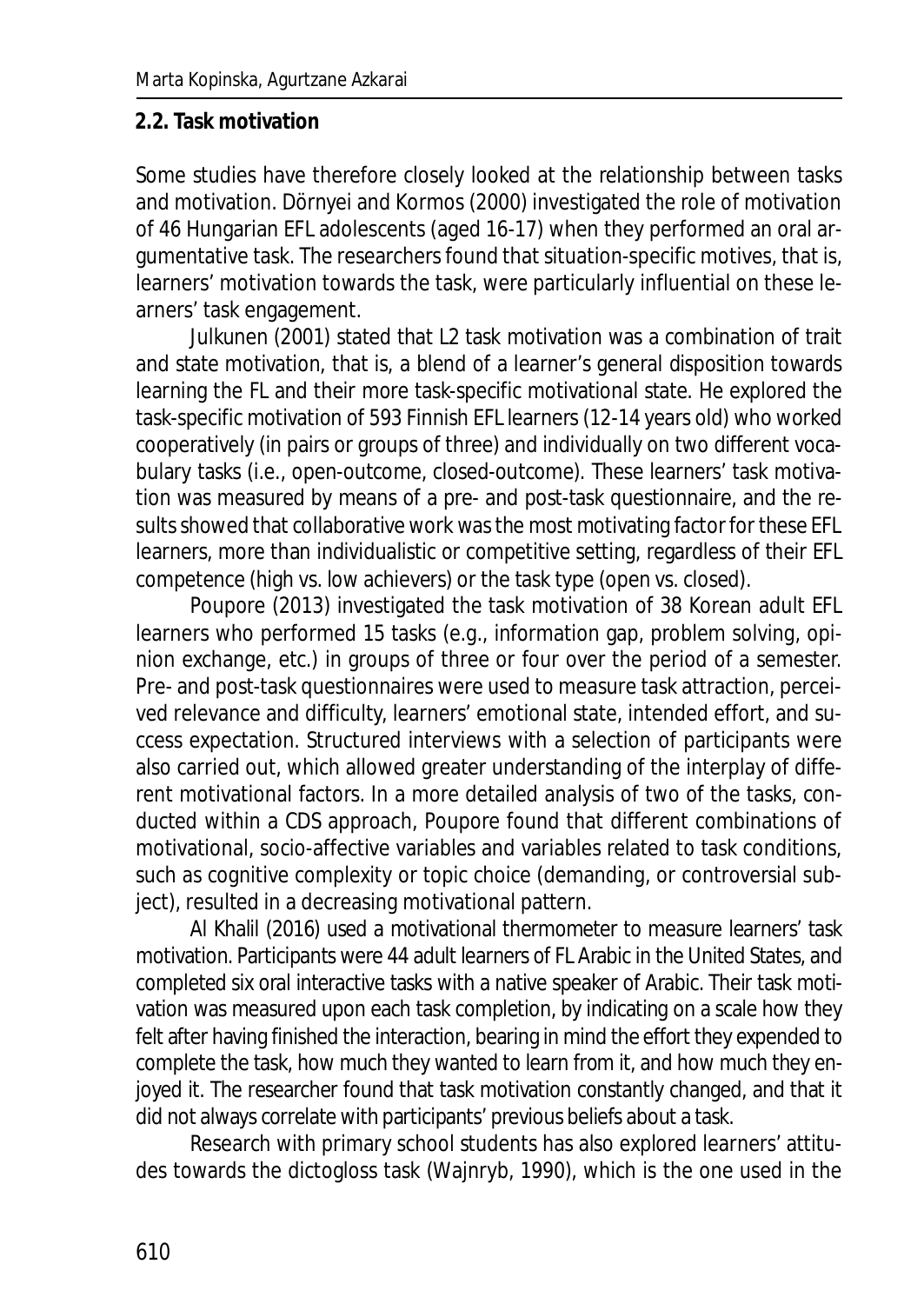present study. Shak and Gardner (2008) analyzed the attitudes of 78 EFL primary school students (aged from 9 to 12) in Brunei towards different focus on form tasks, including a dictogloss or consciousness-raising tasks, among others. The data they considered included 2-day lessons and the participants in their study had to rate the tasks they carried out for enjoyment, ease, performance and motivation. Data were collected by means of an attitude questionnaire and group interviews. The authors also explored what task features influenced the learners' preferences. The results indicated that that participants showed generally positive attitudes towards all four tasks and highlighted children's preference of pair work to individual work. The findings of the study indicate that familiarity with the task led to an increase in positive perceptions (Shak & Gardner, 2008, p. 398). More recently, Calzada and García Mayo (2020) explored the attitudes towards collaborative work and collaborative writing in general, and the dictogloss task in particular, in a group of 32 Spanish EFL learners (11-12 years old). In their study, children worked in dyads and triads on a dictogloss task twice, first individually and next collaboratively, and were asked to complete an attitude questionnaire the following week. The authors found that these children showed positive attitudes towards pair and group work, and the dictogloss task, although only two items in their questionnaire referred specifically to this task.

According to Dörnyei (2019, p. 60), the "'learning-through-doing' tenet has been a key principle of communicative language learning in general and task-based language learning in particular," and therefore learners' active involvement in classroom tasks is crucial for their success in the learning process. Adequate tasks may therefore play a decisive role in fostering students' motivation. However, research on the topic, from a task-based perspective (Ellis, 2003), and in particular with YLs, is still scarce (Muñoz, 2017). Moreover, the above-mentioned studies conducted with adolescents (Dörnyei & Kormos, 2000; Julkunen, 2001) and adults (Al Khalil, 2016; Poupore, 2013) have reported different findings with regard to the impact of tasks on learners' motivation. What is more, with the exception of the studies by Shak and Gardner (2008) and Calzada and García Mayo (2020), there is still little evidence about the role of the dictogloss task in the attitudes of primary school children. This study aims at shedding more light on the topic by exploring task motivation of EFL YLs from a task-based perspective.

# **2.3. Pair vs. individual work**

Another important factor to bear in mind when focusing on motivation is the extent to which the type of activity, individual or collaborative, plays a role in learners' motivation. As mentioned above, Julkunen's (2001) study shed more light on the topic, but research with YLs from a task-based perspective is still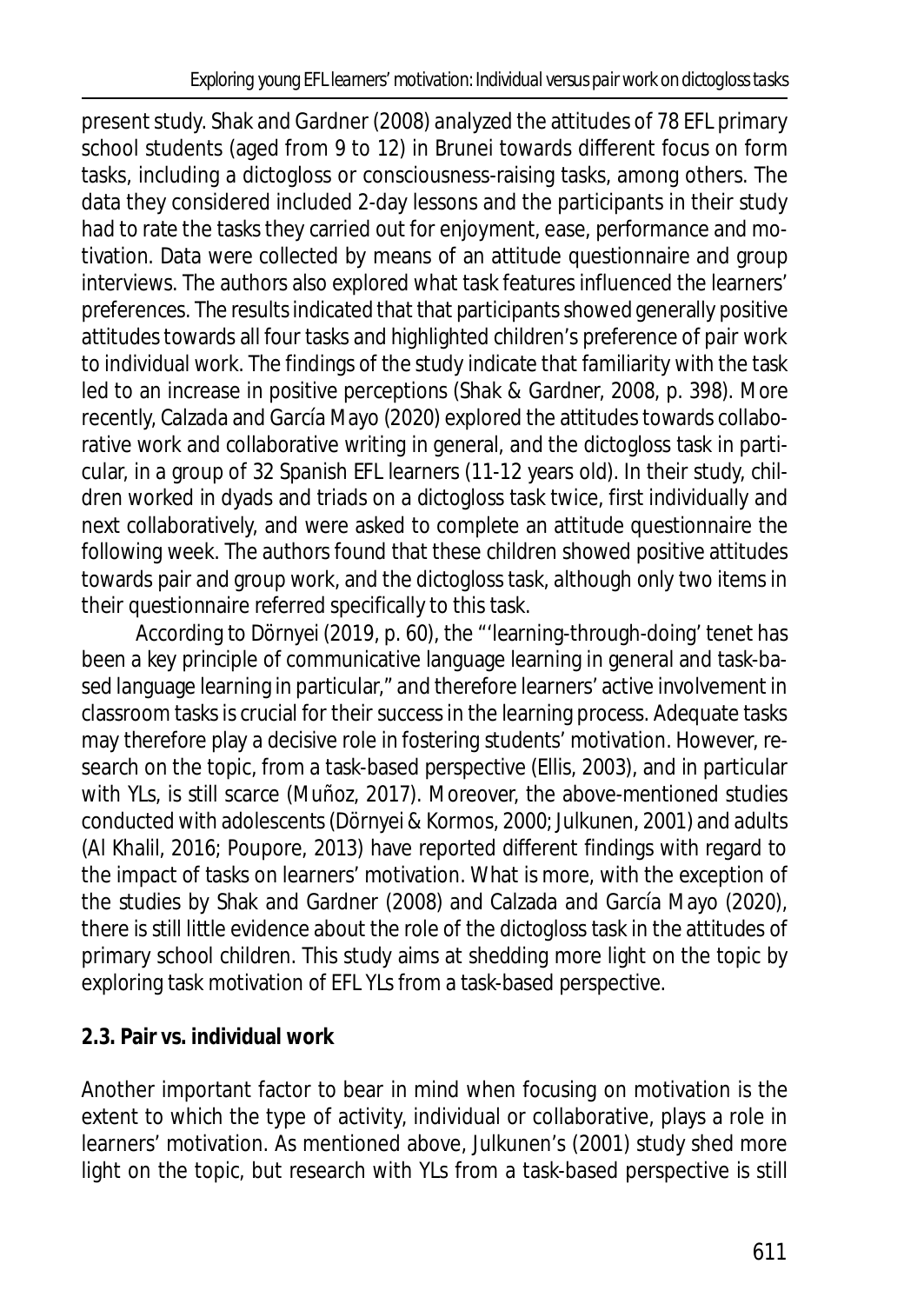lacking. Several studies conducted within a task-based framework have focused on potential differences between individual and pair work, and have reported that pair work leads to more accuracy in students' written production (see Díaz Vega, 2016; Fernández Dobao, 2012; Nassaji & Tian, 2010; Storch, 1999; Storch & Wigglesworth, 2007; Wigglesworth & Storch, 2009) and higher vocabulary gains (Kim, 2008) than individual work. Moreover, pair work also results in shorter texts (Storch, 1999) and more time necessary to finish a task at hand (Fernández Dobao, 2012), but this is because learners also employ more time in discussing linguistic issues, which leads them to reflect on grammar and receive feedback on their production (Fernández Dobao, 2012).

In sum, there is some empirical evidence to suggest that pair work results in more successful practice than individual work with regard to improving complexity, accuracy and fluency in learners' performance; however, it is still unclear whether it also leads to higher motivation. Baleghizadeh and Farhesh (2014) explored this issue with a group of EFL Iranian adult learners. They analyzed the motivation of two groups of students: one group worked in pairs on several collaborative activities, such as role play or information-gap tasks, while the other group engaged individually in different unspecified tasks. Baleghizadeh and Farhesh examined the motivation of these participants by means of a questionnaire, and the results pointed to higher motivation in the case of the students who worked in pairs (similar to Julkunen, 2001). Thus, Baleghizadeh and Farhesh (2014) provided more insight into the impact of individual/pair work on motivation, but their sample carried out tasks either in pairs or individually, not both, and the study was conducted with adult learners. To the best of our knowledge, similar research with YLs is non-existent. Similar to adult learners, YLs may also show higher motivation towards pair work, but they also tend to pay attention to their own needs rather than assisting their peers (see Oliver, 1998), and as a consequence, their motivation might decrease when working in pairs if they feel their needs are not fully covered. In order to assess the motivation of YLs in pair and individual work, this study will also explore this issue.

### **3. The present study**

Considering the lack of research carried out on EFL YLs' motivation, including task motivation, and collaborative versus pair work, the present study focuses on the motivational changes of a group of EFL YLs over the course of one school year, and it specifically explores their general and task-related FL motivation by means of a dictogloss task in pair work vs. individual work. We address the following research questions: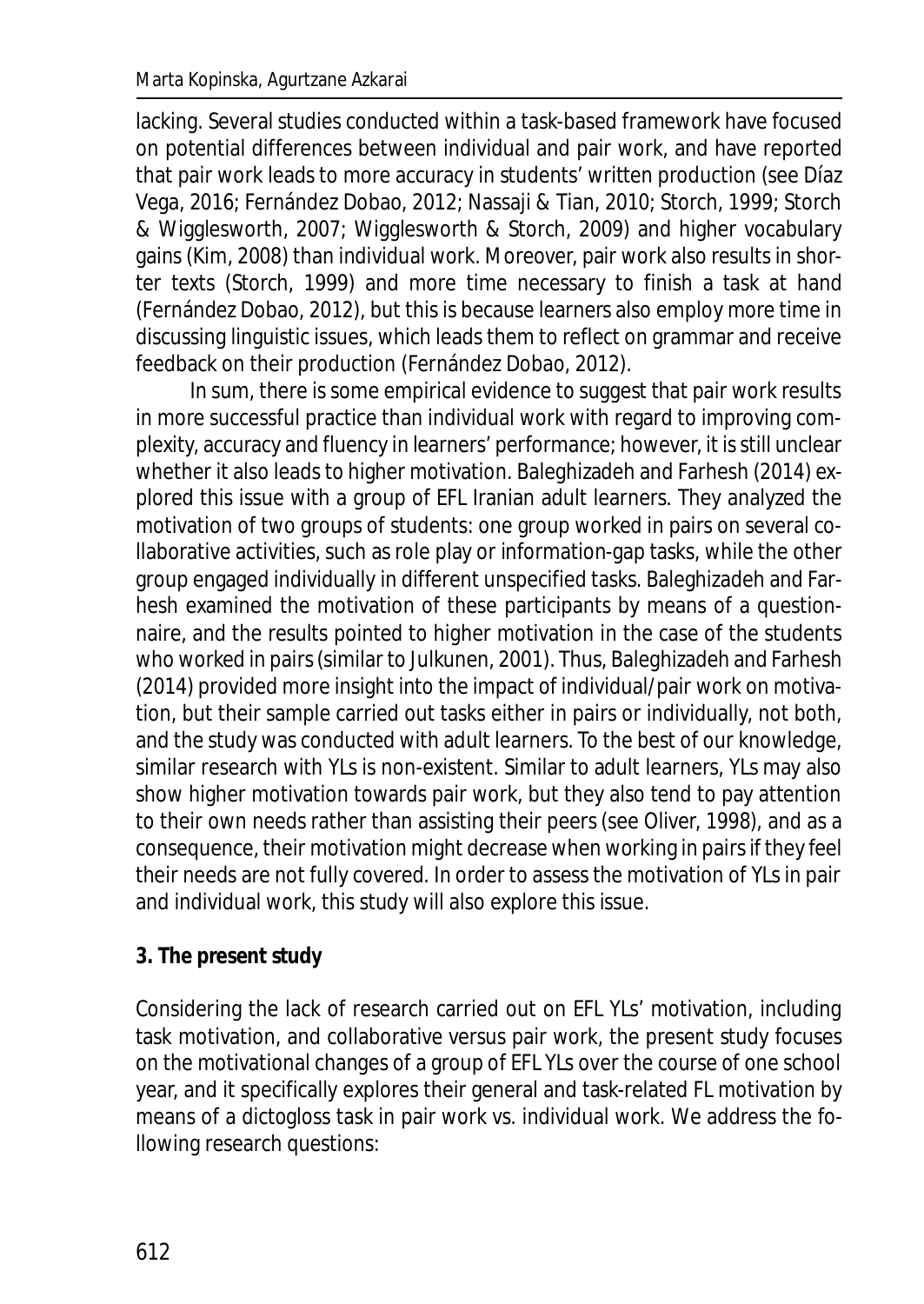- 1. What is the general and more specific task motivation of EFL YLs when they work on a dictogloss task? Do they vary over the span of a year?
- 2. Are there differences in the children's motivation depending on whether they perform the task individually or in pairs?

# **3.1. Participants**

A group of 64 Spanish EFL YLs in 6th grade of primary education (aged 11-12) participated in this study. There were 33 girls and 31 boys. Their English level, as assessed by means of the *Cambridge Flyers*, which consisted of an oral comprehension test and a written comprehension and production test (UCLES, 2017), was A2.1 (beginner), according to the *Common European Framework of Reference for Languages* (CEFR) (Council of Europe, 2001). The whole group obtained the mean score of 78.2 out of 100 on the oral comprehension test and a mean score of 72.1 out of 100 on the written comprehension and production test.

# **3.2. Data collection instruments and procedure**

Before the data collection, we asked for the permissions to carry out research with the children in the school. Then, the school teachers gave the students a consent form which they had to take home and bring back signed by their parents/guardians granting permission to participate in the study. Only students whose parents had granted written permission to participate in this study did so.

# **3.2.1. Dictogloss tasks**

The pupils worked on different dictogloss tasks six times, and the data were collected over the span of a common Spanish school year (September-June), which consists of three terms. The first three tasks were carried out in November-December, during the first term and over a period of three weeks, and the last three in May, in the third term, again over three weeks. In both cases, the students first carried out the dictogloss task individually in the first and third week, and in pairs in the second week.

The dictogloss task for both activity types, individual and pair work, followed the standard procedure (Wajnryb, 1990): listening to a recording twice, taking some notes the second time the YLs listened to it, and then reconstructing the story. Dyads pooled their ideas to write the text collaboratively, whereas during individual performance learners relied on their own notes alone. The researchers created the dictogloss tasks and were informed by the teachers as to their appropriateness on the basis of the participants' linguistic ability and the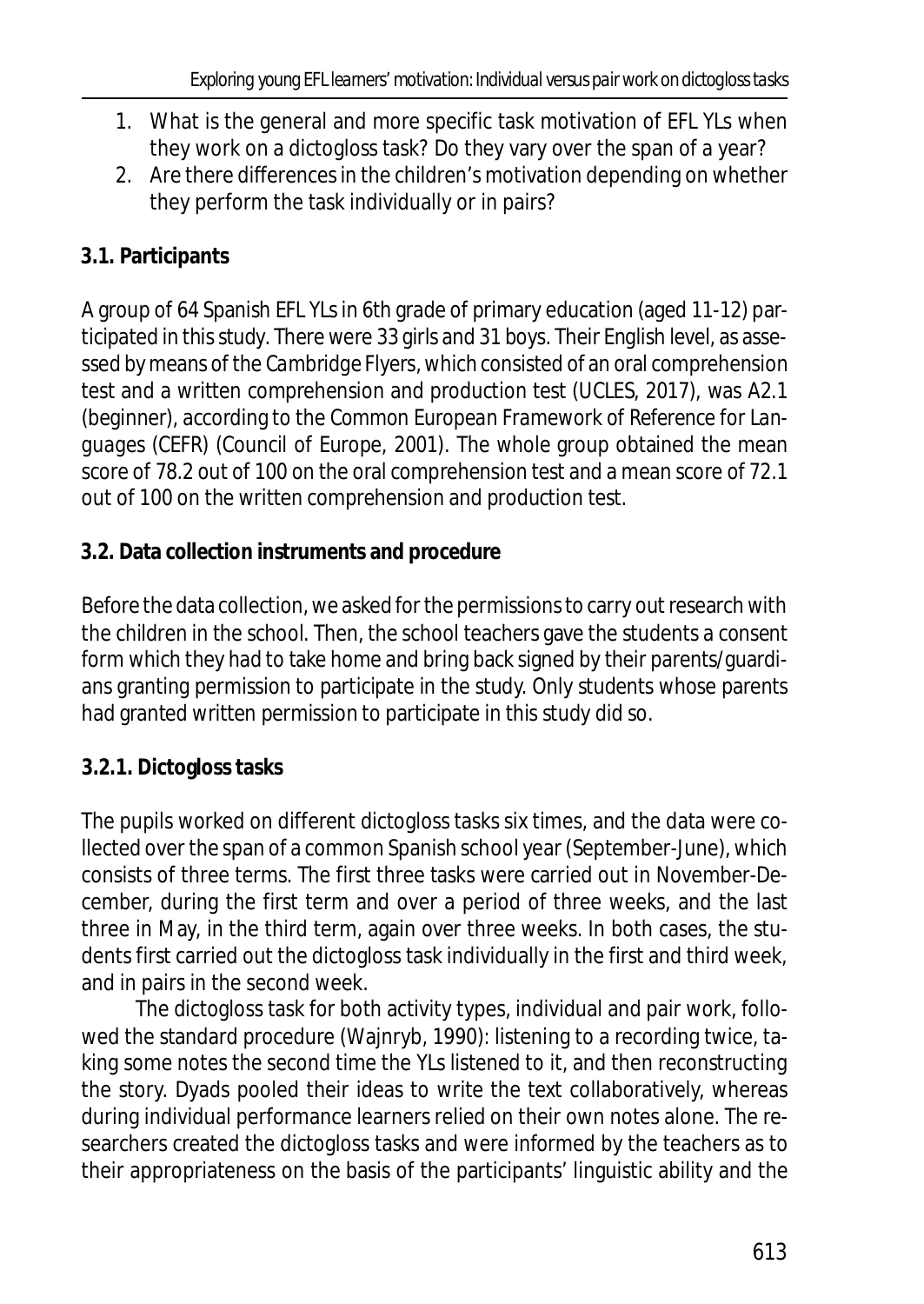different topics they were covering in the classroom, such as school routines, cooking and Halloween (first term) and family and personal relationships (third term). Thus, all six dictogloss texts were short narrations of a similar number of words and lexical diversity, following Guiraud's (1960) index. Texts were recorded at a normal pace by the same speaker (a sample of these texts can be found in Appendix A). In order to avoid a task bias effect, the order of the tasks in each term was counterbalanced. We categorized three different groups of pupils, and each group was assigned a random order of tasks to be carried out either individually or in pairs.

Individual dictogloss tasks were conducted in standard classrooms, whereas "pair" dictogloss tasks were performed in different rooms where YLs' performances were video-recorded. The cameras were arranged before the pairs entered the room, and they knew from the start of the data collection that they were going to be recorded. As for the individual performances, no recording was made, and only the YL's final written output was taken into account for further analysis. Our present study belongs to a larger project, and the analysis of the recordings and learners' written texts are beyond the scope of this paper.

### **3.2.2. Background and motivation questionnaires**

The pupils filled in a background questionnaire with some basic personal information (e.g., name, age, years studying English) before beginning with the data collection. Then, for our analysis, we asked them to complete a motivation questionnaire in Spanish (see section 1 in Appendix B for its English version), based on Doiz et al. (2014a) before the first time they performed the first dictogloss (pre-test), and then after the last dictogloss task (post-test). This general motivation questionnaire consisted of 16 items followed by a traditional Likert scale which ranged from 1 = *strongly disagree* to 5 = *strongly agree*. Its aim was to analyze possible changes in the general motivation of these EFL YLs over the span of one school year, and was divided into four scales that measured students' *intrinsic motivation* (items 1, 7, 8 and 11), which referred to their inherent enjoyment related to learning English; *instrumental motivation* (items 3, 6, 10, 12, 13 and 15), which encompassed more practical motives to learn English (e.g., to find a better job in the future); *anxiety* (items 2, 4 and 5), which referred to the feeling of apprehension and unease experienced while using English; and *motivational strength* (9, 14 and 16), which focused on the YLs' readiness to expend effort to learn English.

Around the middle of the data collection process, right after the first three dictogloss tasks were completed at the end of the first term, these YLs were asked to respond in any language from their repertoire: Spanish, Basque or English to a combination of open-ended questions (see section 2 in Appendix B),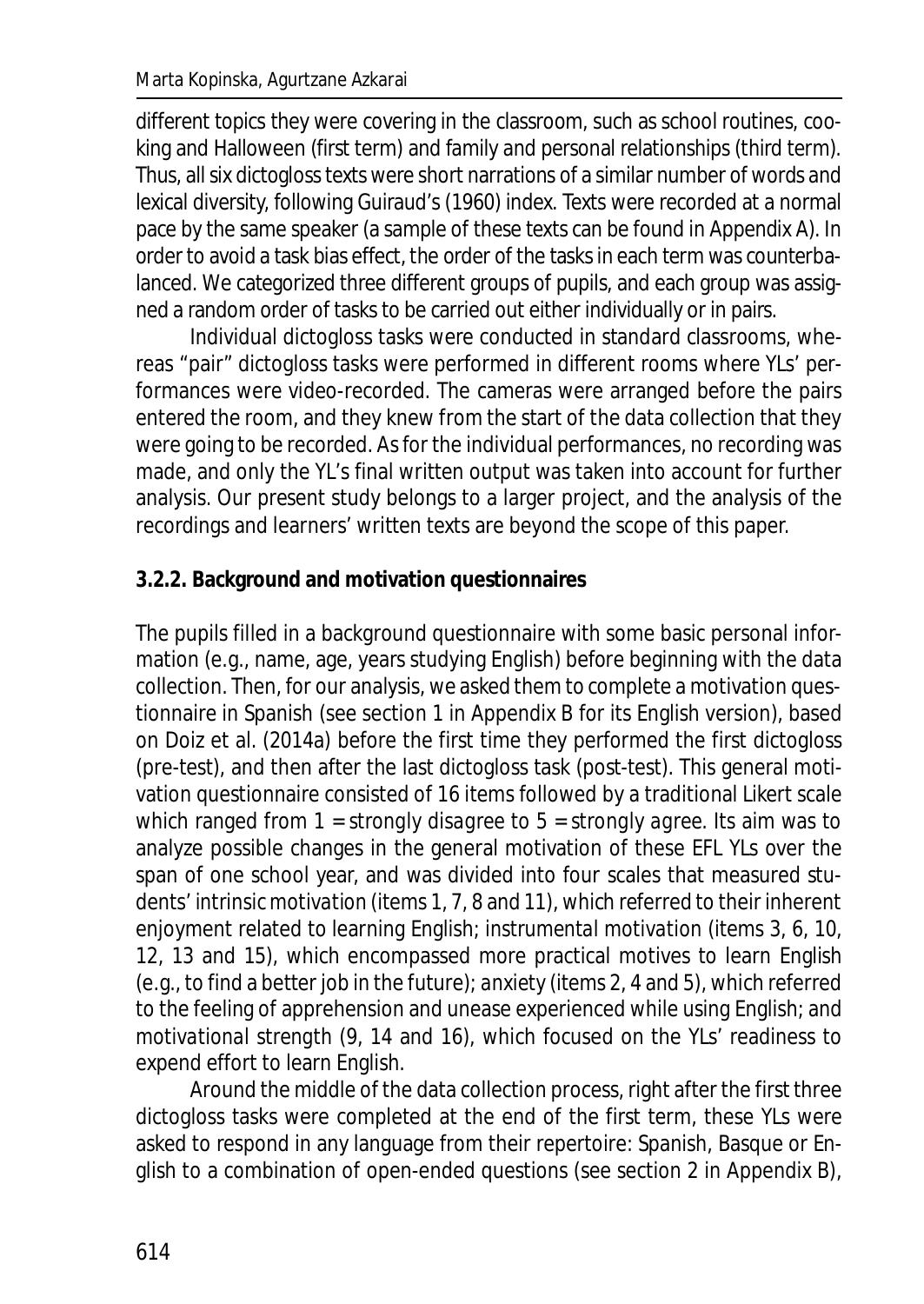and Likert-type questions (see section 3 in Appendix B), following Doiz, Lasagabaster and Sierra (2014b) (mid-test). These extra questions aimed at gathering more information on the participants' thoughts on the task (i.e., dictogloss) or the type of activity (i.e., collaborative or individual). They replied to the same questions at the end of the data collection (post-test), together with the motivational questionnaire, as mentioned above. The questionnaire was first piloted with a group of learners of the same age before beginning with the study in order to confirm that it was adequate and understandable for YLs. Table 1 summarizes when the different questionnaires were administered.

| Table 1 Timing of the different sections of the motivation questionnaires |
|---------------------------------------------------------------------------|
|                                                                           |

|           | N of items | Pre-test | Mid-test  | Post-test |
|-----------|------------|----------|-----------|-----------|
| Section 1 | ١o         |          |           |           |
| Section 2 |            |          | $\lambda$ |           |
| Section 3 | ັ          |          |           |           |

Following Doiz et al. (2014a), Cronbach's alpha tests were performed to check the reliability of the four scales under scrutiny in this paper (i.e., *intrinsic motivation*, *instrumental orientation*, *anxiety*, and *motivational strength*). As shown in Table 2, all the scales reached satisfactory values, above .70 (Dörnyei, 2007), with the caveat that the *anxiety* scale was slightly lower, although still acceptable.

**Table 2** Main variables and reliability coefficients in the motivation questionnaire

|                                |                      | Cronbach's alpha values |                                                                                           |
|--------------------------------|----------------------|-------------------------|-------------------------------------------------------------------------------------------|
| Variables                      | $N^{\circ}$ of items | Pre-test                | Post-test Sample item                                                                     |
| <b>Intrinsic</b><br>motivation | 4                    | .87                     | .76 I really enjoy learning English.                                                      |
| Instrumental<br>orientation    | 6                    | .79                     | .85 Studying English is important for me be-<br>cause I'll need it for my future studies. |
| Anxiety                        |                      | .69                     | .64 I feel more tense and nervous in my Eng-<br>lish class than in my other classes.      |
| Motivational<br>strength       |                      | .71                     | .77 I put my best effort into learning English<br>in my English language class.           |

# **3.2.3. Task motivation thermometers**

Apart from the motivation questionnaire, the participants completed an alternative motivation assessment measure tool before (see Figure 1) and after (see Figure 2) completing each dictogloss task. This tool was a thermometer, based on Al Khalil (2016), which contained a scale from 0 (lowest grade) to 10 (highest grade) and different statements. The children had to indicate how they felt at that specific moment. Although we acknowledge that learners' emotional state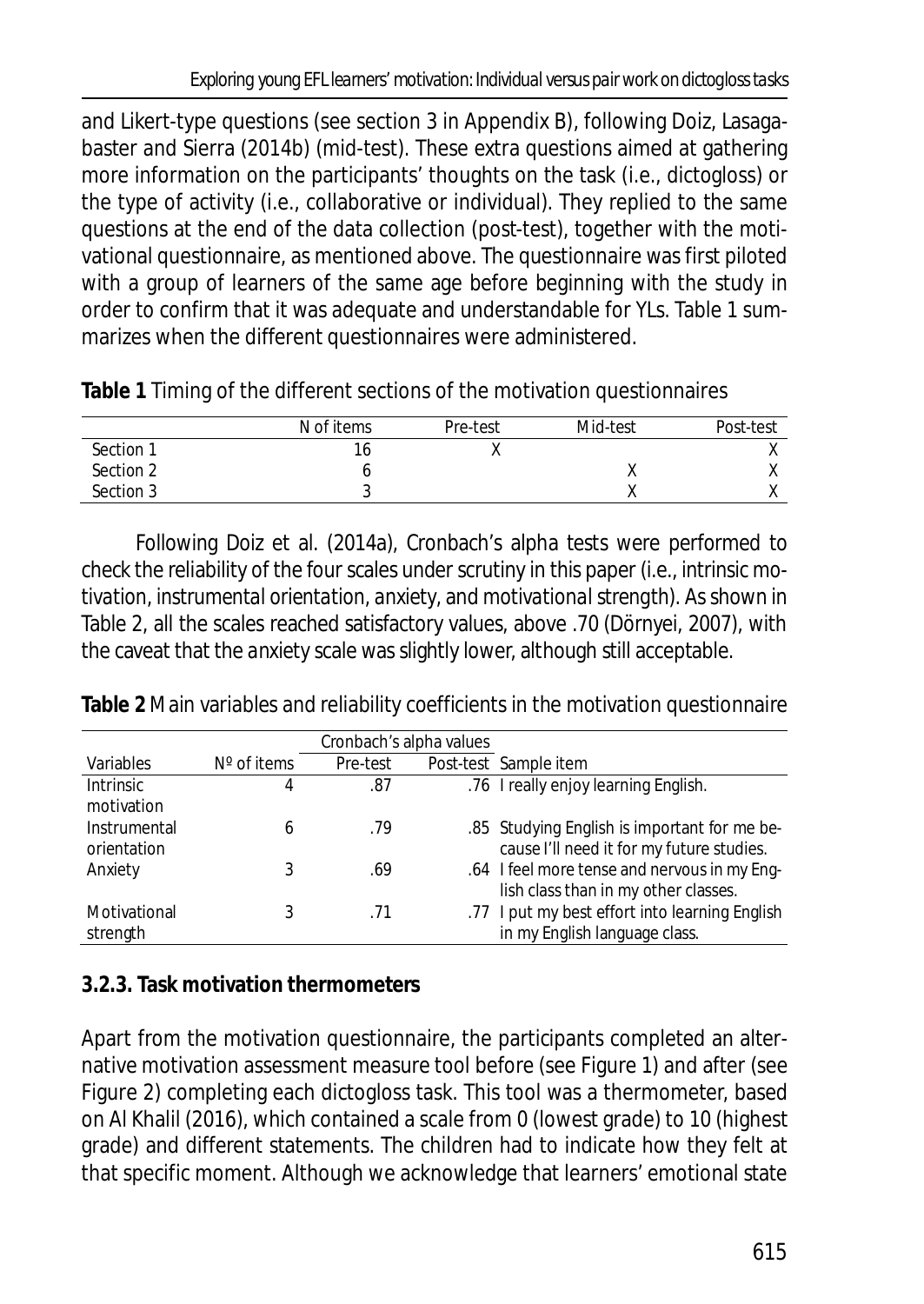does not necessarily equal their motivational disposition, even if these two affective factors are related, we decided not to change Al Khalil's (2016) thermometer, and keep it in its original form. In addition, the children had to provide at least one reason for their answer from the ones supplied together with the thermometer, although they were allowed to write a different answer. This instrument enabled us to gather more data about learners' motivation towards the task, and it allowed task motivation to be measured dynamically both within the task and repeatedly across time in terms of task repetition.



**Figure 1** Example of a task motivation thermometer carried out pre-task before the pair work $1$ 



**Figure 2** Example of a task motivation thermometer carried out post-task after the pair work

<sup>&</sup>lt;sup>1</sup>For the individual dictoglosses, reasons referring to working with a partner (phrases 2 and 7) were not included, as they could distract the students.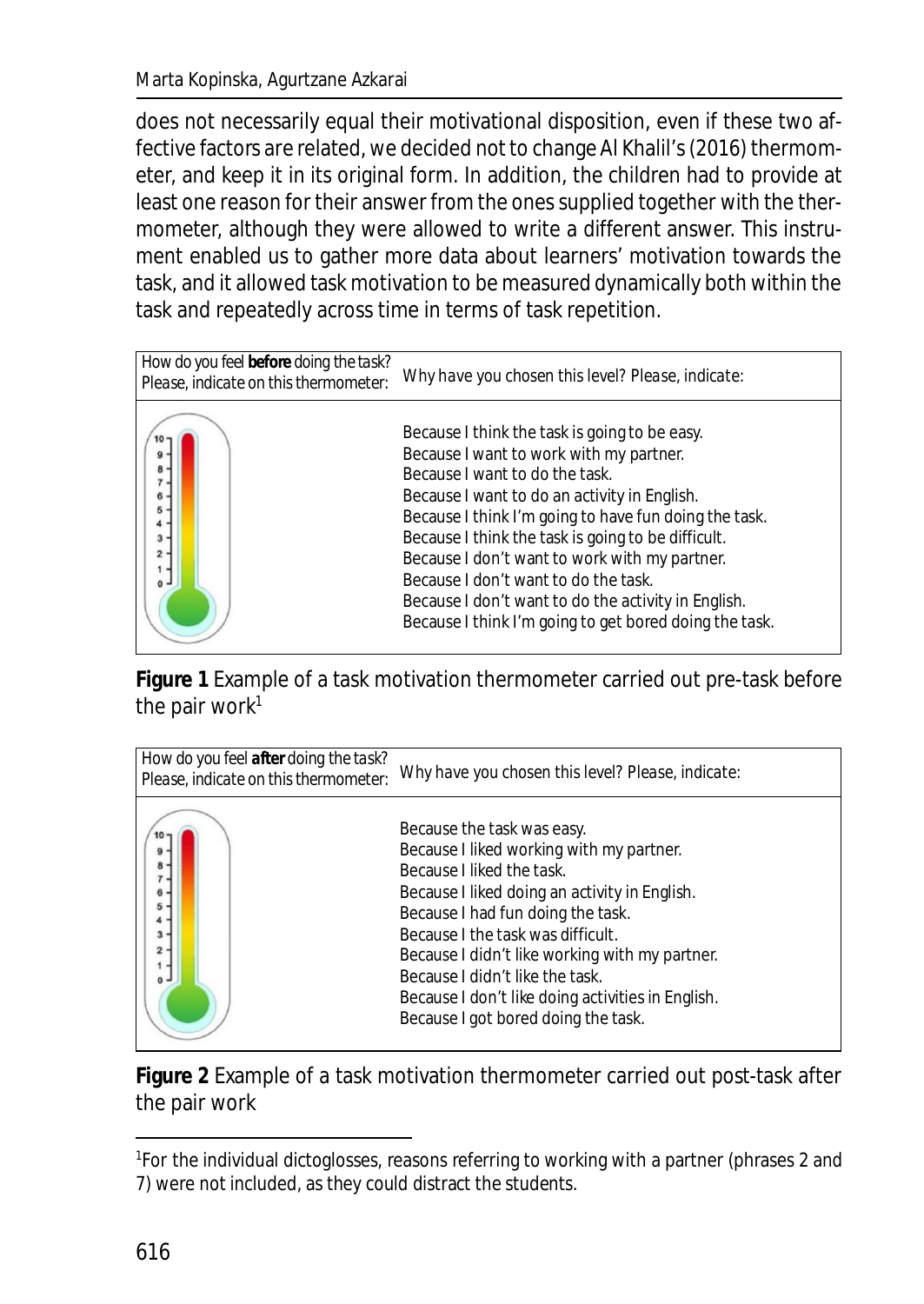# **3.3. Data analysis**

The data obtained from the questionnaires were analyzed both quantitatively (section 1 and 3 in Appendix B) and qualitatively (section 2 in Appendix B, and thermometers). A Wilcoxon Signed Rank Test was carried out in order to compare the results from the pre- and post-thermometers after the performance of each dictogloss task and the pre-test and post-test questionnaire data (section 1 in Appendix B), and mid-test and post-test Likert-type questions (section 3 in Appendix B). The magnitude of the results was measured by means of *eta squared* calculations and we followed Cohen's (1988) classification of effect sizes as small = .01, medium = .06, and large = .14. The main findings of these analyses are explained in the next section.

Qualitative data obtained in the questionnaires (section 2) were transcribed, codified and examined following the three-step procedure put forward by Garrett and Gallego (2014). Firstly, the discrete ideas in the YLs' answers were identified; secondly, they were classified under the general themes of positive and negative aspects of the three issues under scrutiny (i.e., the dictogloss task, individual and pair work); and, finally, the ideas were clustered into broader categories of what these EFL YLs liked the most/least. Categorization of the themes mentioned by YLs in their responses was done in English, although learners could reply in Spanish, English or Basque.

# **4. Results and discussion**

The research questions referred to the dynamics of the changes in motivation, both general and task-specific, of the EFL YLs observed when they worked on several dictogloss tasks over the span of a year. This study also explored differences in their motivation depending on whether they carried out the task individually or in pairs. The results and discussion of these two research questions are presented below.

# **4.1. General and task-specific motivational changes over time**

Overall, the findings showed that these learners exhibited high motivation and positive attitudes towards EFL and the task from the start of the school year (pre-test) that consolidated significantly after they finished the tasks (post-test). This is shown specifically in the data corresponding to the increase of their instrumental motivation (*p* = .025, *ŋ²* = .04) and motivational strength (*p* = .032, *ŋ²* = .04), which, together with intrinsic motivation, reflected their general favorable disposition to learn English. Moreover, their initial medium-level anxiety decreased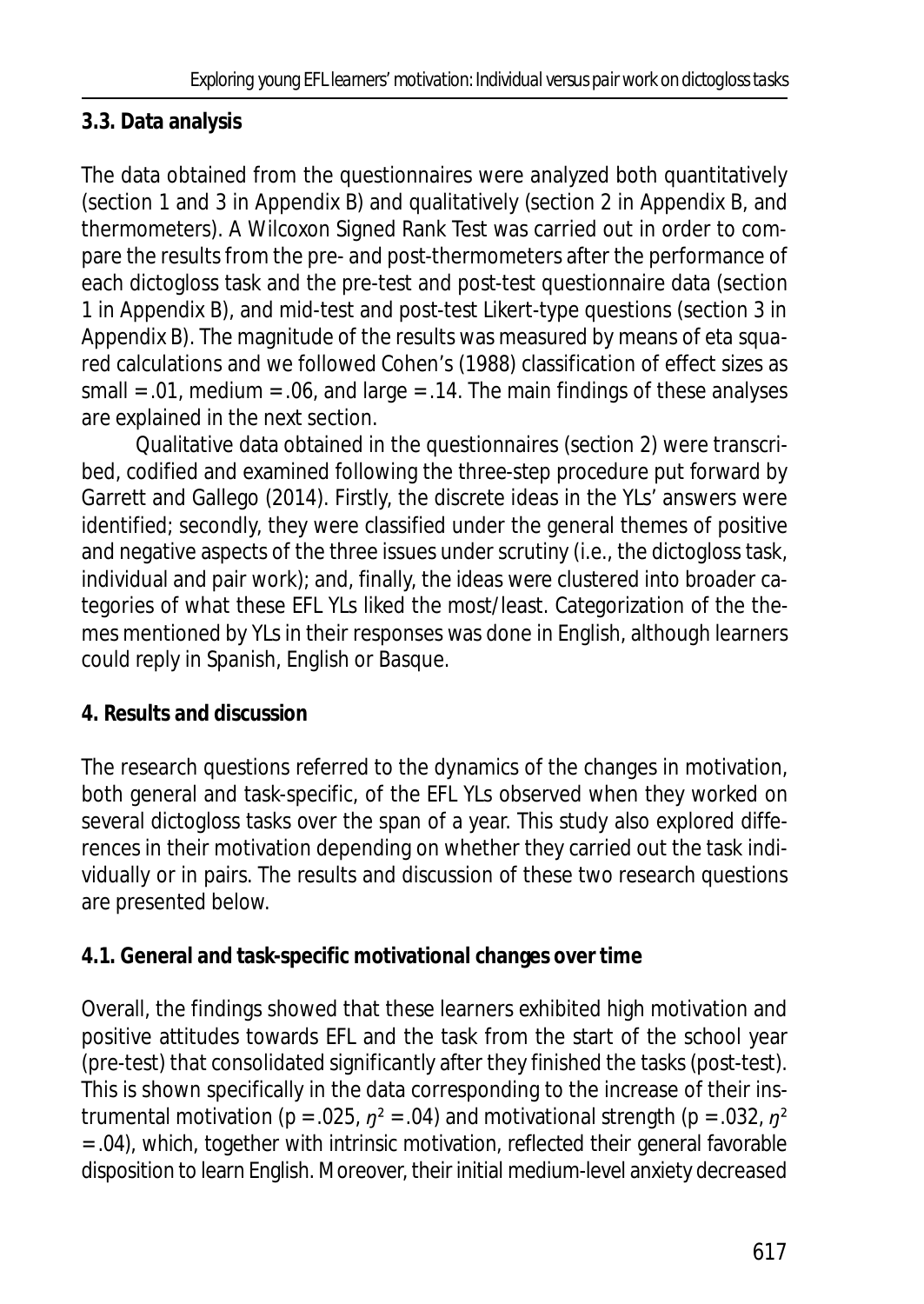significantly ( $p = .045$ ,  $p^2 = .06$ ), which shows that their uneasiness towards using English diminished with time. The magnitude of these results was medium. As for their intrinsic motivation, similar to their instrumental motivation and motivational strength, it was high at the beginning and increased at the end of the data collection, but in this case this improvement was not statistically significant (see Table 3 for more details).

|                         |      |        | Pre-test |      |        | Post-test |          |         |                |
|-------------------------|------|--------|----------|------|--------|-----------|----------|---------|----------------|
| Variables               | Mean | Median | SD       | Mean | Median | SD        |          |         | n <sup>2</sup> |
| Intrinsic motivation    | 4.0  | 4.0    | .81      | 4.2  | 4.4    |           | $-1.854$ | .064    | .03            |
| Instrumental motivation | 4.4  | 4.6    | .60      | 4.5  | 4.8    | .60       | 2.243    | $.025*$ | .04            |
| Anxiety                 | 2.9  | 3.0    | 1.02     | 27   | つフ     | .89       | 2.047    | $.045*$ | .06            |
| Motivational strength   | 3.8  | २ 7    | 74       | 3.9  | 4.0    |           | $-2.139$ | $.032*$ | .04            |

**Table 3** Comparison of general motivational variables in pre- versus post-test

*Note.* \* significant at *p* < .05 level

Our findings are in line with Nikolov (1999) and Muñoz (2017), as for these EFL YLs, favorable disposition towards learning English for some utilitarian reasons (i.e., instrumental motives) carried more weight, carried more weight than intrinsic ones (i.e., favorable disposition towards EFL learning as it is regarded as naturally satisfying and enjoyable), even if both motivational factors were strengthened during the study. As referred to above, Nikolov (1999) reported in her study that instrumental reasons arose around the age of 11-12, which is the age of our current sample. At this age, learners might start to be aware of the importance of English for their future, as to find a better job, travel abroad or simply watch any of the numerous streaming platforms with multiple English shows. Although their intrinsic motives to learn English were strong, their being superseded by the more instrumental ones could have been due to these aforementioned reasons.

Overall, these learners' relatively strong instrumental and intrinsic motives for learning the FL are also supported by the responses to the items corresponding to the *motivational strength* scale, which referred to students' effort invested in learning EFL as a school subject, and which showed learners' high commitment that was further intensified in the post-test. However, this goes against previous research carried out in the field (Fenyvesi, 2018; Mihaljević Djigunović & Lopriore, 2011; Muñoz, 2017), which reported a lower motivation for EFL YLs towards English as a school subject. However, only three items helped us tap into this attribute and thus, these findings should be considered with caution.

The extra open-ended questions (section 2 in Appendix B) and the Likertscale questions (section 3 in Appendix B) that focused specifically on the dictogloss showed that these EFL YLs had a positive attitude towards it before and after they worked on the task, in line with findings reported by Calzada and García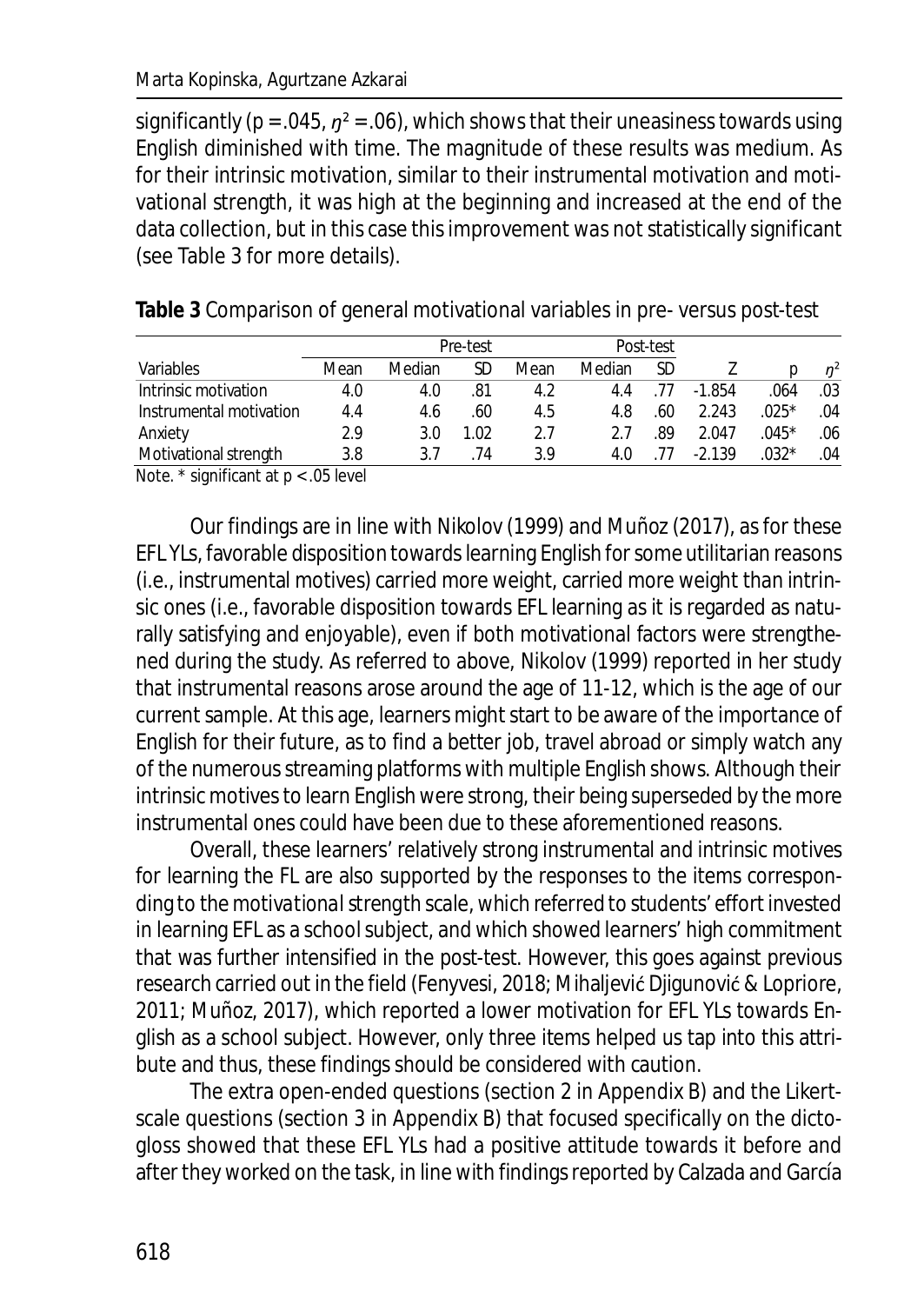Mayo (2020), and Shak and Gardner (2008). In the case of the open-ended question about what they liked/disliked most about the dictogloss task (section 2 in Appendix B), the learners were asked to indicate at least three ideas, although the majority of them included only two. Overall, most learners indicated that they liked the opportunity it gave them to work with someone else, and this was the most popular answer in the mid-test and the post-test. This corroborates the preferences for collaborative work found among young learners in other investigations (Calzada & García Mayo, 2020; Shak & Gardner, 2008). The most unpopular opinions about the task were having to (re)write the text they listened to, to take notes while listening to it, and to repeat the task again. Very few responses indicated a negative answer towards the task. These findings are detailed in Table 4.

**Table 4** What the YLs liked most (+) and least (-) of the dictogloss: top 3 answers at mid- versus post-test

|          | Mid-test                      | Ν  | Post-test                    | N  |
|----------|-------------------------------|----|------------------------------|----|
|          | + Pair work                   | 23 | + Pair work                  |    |
| Positive | + Stories, audio recordings   | 10 | + Stories, audio recordings  |    |
|          | + Thermometers                |    | + (Re) writing & note-taking |    |
|          | + Doing activities in English |    |                              |    |
|          | - (Re) writing & note-taking  |    | - Repetition                 |    |
| Negative | - Repetition                  |    | - (Re) writing & note-taking | 10 |
|          | - Task (dictogloss)           | 5  | - Audio recordings           |    |



**Figure 3** Students' responses to the Likert-scale question about dictogloss on the mid-test and post-test (values represent the percentage of students replying to each item)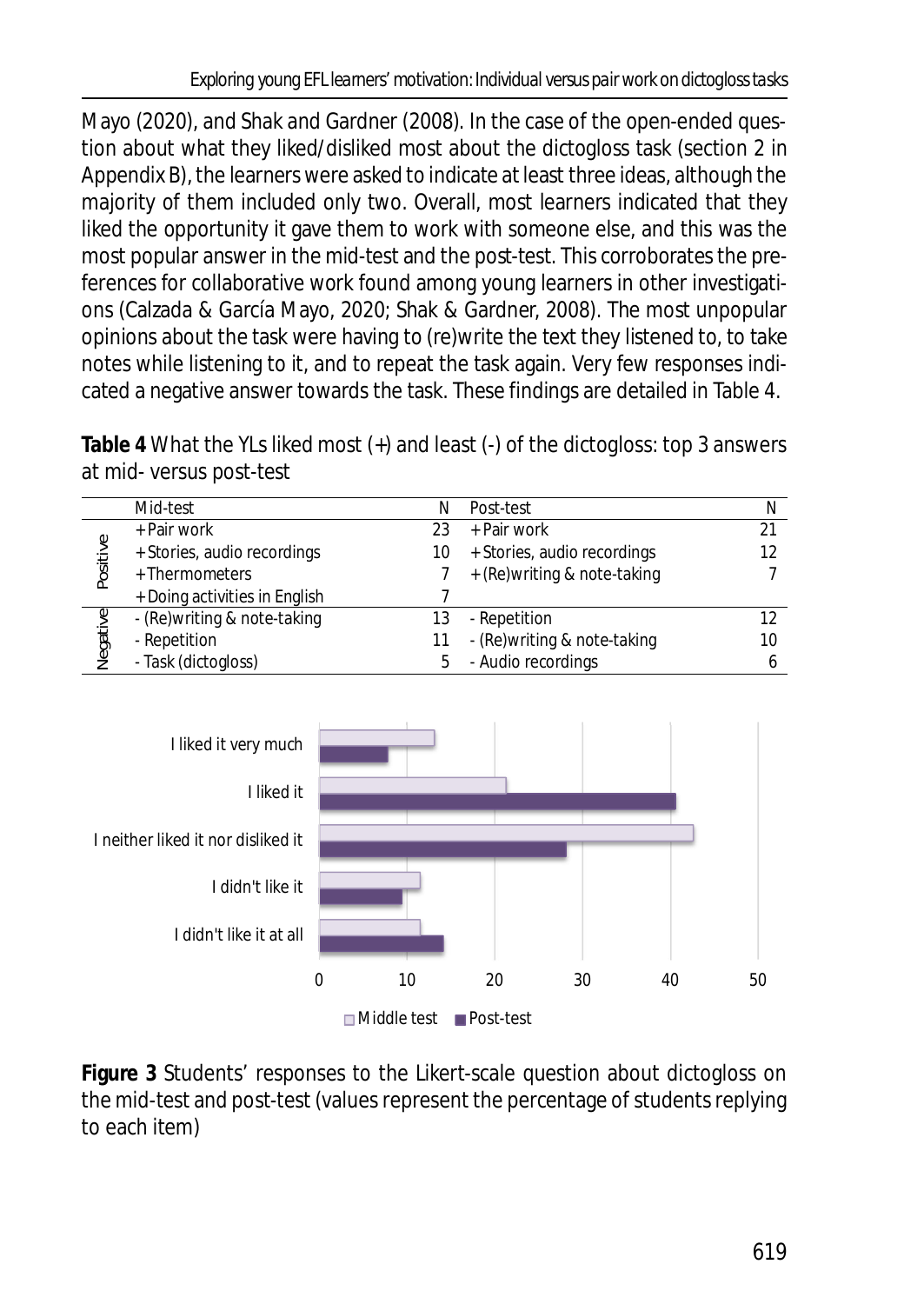However, when comparing these learners' responses to the dictoglossoriented Likert-scale question (section 3 in Appendix B), no significant changes  $(Z = -0.010, p = 0.992, n^2 < 0.001$  in the mean scores were found in their answers from the mid-test (*M* = 3.1, *SD* = 1.2) to the post-test (*M* = 3.1, *SD* = 1.2). According to these data, in the mid-test the majority of the students reported a neutral attitude towards this task (i.e., neither liked it nor disliked it), while in the post-test most of them said they liked it. This is illustrated in Figure 3.

These EFL YLs enjoyed working on the dictogloss, and this finding was further supported by the thermometers presented above (Figures 1 and 2), which included mainly task-oriented reasons the students had to mark (e.g., because the task was easy, because I liked the task). Furthermore, there was a significant increase in motivation, with a large effect size, when comparing the thermometer indications before and after completing the dictogloss tasks, regardless of whether participants carried out the task individually or in pairs, except for the first time they did the task. Detailed results are included in Table 5 below and depicted in Figure 4.

In Dörnyei's (2019, p. 60) words, learners' general motivation is crucial for "preparing the deal," but their task motivation is of utmost importance for "sealing the deal," that is, for their actual active engagement in the task at hand. Thus, at least for these EFL YLs, the dictogloss task actively engaged them and fostered their motivation, which supports its utility as an engaging and motivating L2 learning task in EFL primary education.

| Table 5 Pre- versus post-task motivation (individual and collaborative dictogloss) |  |
|------------------------------------------------------------------------------------|--|
|------------------------------------------------------------------------------------|--|

|                 |           | Mean | SD   | Median | Ζ        | р          | $\eta^2$ |
|-----------------|-----------|------|------|--------|----------|------------|----------|
| Individual 1    | Pre-task  | 6.65 | 1.89 |        |          |            |          |
|                 | Post-task | 7.21 | 3.16 | 8      | $-1.734$ | .083       | .03      |
| Collaborative 1 | Pre-task  | 7.20 | 2.01 | 8      |          |            |          |
|                 | Post-task | 8.28 | 1.73 | 9      | $-3.913$ | $< 0.01*$  | .14      |
| Individual 2    | Pre-task  | 6.30 | 2.46 |        |          |            |          |
|                 | Post-task | 7.44 | 2.55 | 8      | $-3.861$ | $< 0.01*$  | .14      |
| Individual 3    | Pre-task  | 5.17 | 2.56 | 5      |          |            |          |
|                 | Post-task | 6.85 | 2.20 | 7      | $-4.209$ | $< 0.01*$  | .16      |
| Collaborative 2 | Pre-task  | 7.45 | 1.72 | 8      |          |            |          |
|                 | Post-task | 8.00 | 1.81 | 9      | $-2.912$ | $.004*$    | .08      |
| Individual 4    | Pre-task  | 5.73 | 2.39 | 6.25   |          |            |          |
|                 | Post-task | 7.44 | 1.96 | 8      | -4.867   | $< 0.001*$ | .22      |

*Note.* \* Significant at *p* < .05 level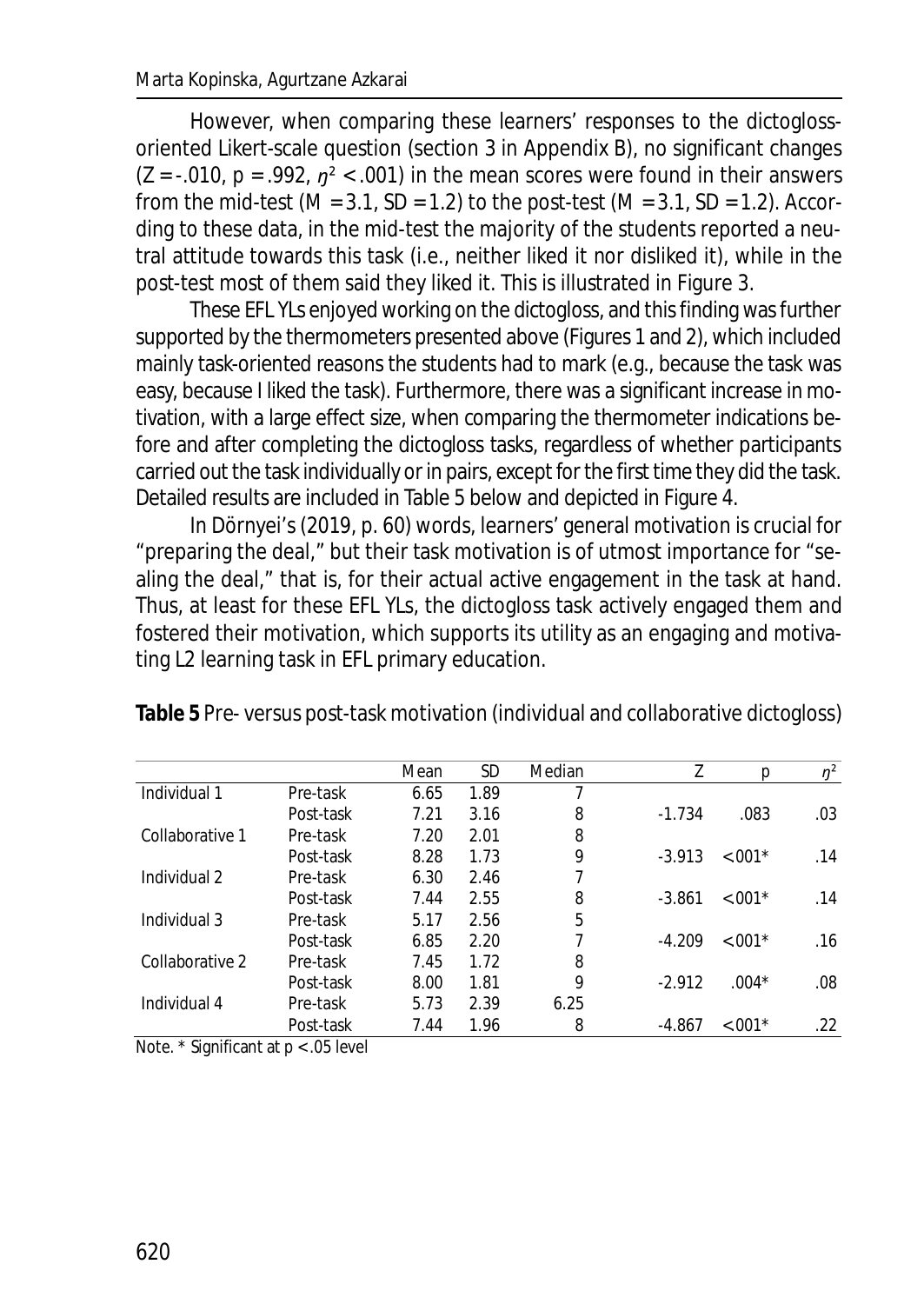

**Figure 4** Pre- versus post-task motivation: comparison of thermometer means after each dictogloss performance

### **4.2. Motivational differences in individual and collaborative performance**

The results of the comparison between individual and collaborative work in our study also showed a greater variation in the case of individual work over the school year than in the case of collaborative work. The latter remained stable throughout the school year and with high levels (7 and 8 points out of 10), as shown in Figure 4. Moreover, the findings for individual work were characterized by a greater fluctuation, especially on the third performance. In this particular case, the motivation levels, based on the pre-task data, were at their lowest level (*M* = 5.17) in comparison with the rest of the performances, but after the posttask they increased significantly (*M* = 6.85). The students performed this task right after a long bank holiday, and close to the end of the school year. The fact they had to go back to school after the holiday season, and so close to the summer vacation, could have affected their overall motivation towards school, and also towards performing a task they were already familiar with (i.e., dictogloss) once more. In fact, as displayed above in Table 4, one of the aspects some of the students liked the least from the dictogloss was precisely the repetition of the task.

However, when a closer look is taken at the open-ended questions regarding pair work and individual work (section 2 in Appendix B), the findings reveal (see Table 6) that these children liked working individually because it allowed them to develop their own ideas and make their own decisions, although they missed the assistance that pair work provided them with. As mentioned above,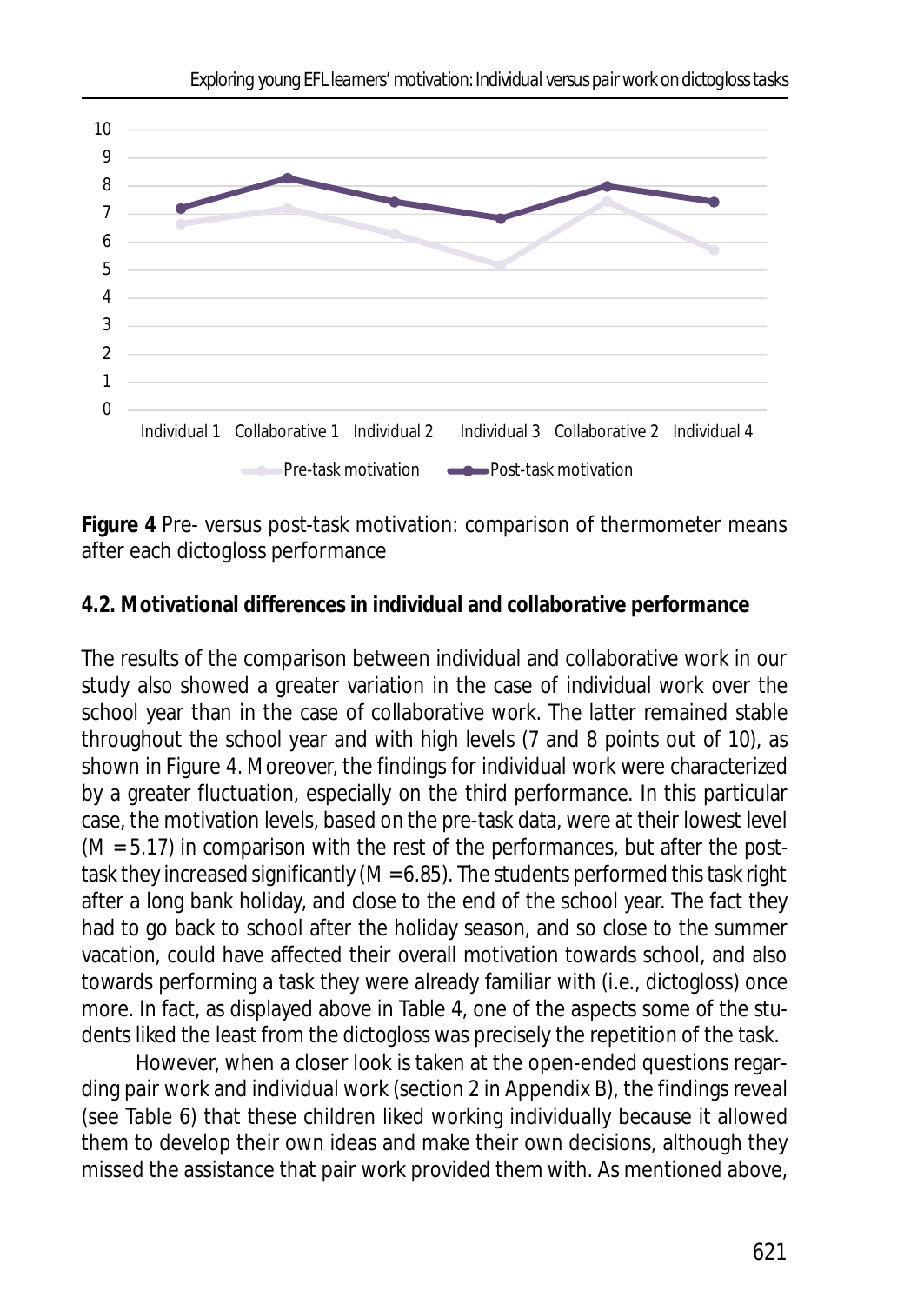Oliver (1998) reported that sometimes YLs feel their needs might not be fully covered while interacting with a peer, and for some students this could have been the case. By contrast, when working in pairs, the majority of these students appreciated collaboration with a partner as they received more help from their peers, although sometimes this type of work might lead to arguments and lack of agreement, which were some of the items on their "least popular" list. In both cases, no negative answers were recorded this time against the dictogloss task, which suggests that whether individually or in pairs, the dictogloss proved to successfully engage these students in the learning process.

|                 | Mid-test                     | Ν° | Post-test                         | Ν° |
|-----------------|------------------------------|----|-----------------------------------|----|
| Individual work | + Own work                   | 17 | + Own work                        | 18 |
|                 | + Concentration              | 8  | + Concentration                   | 9  |
|                 | + Thermometers               |    | + Thermometers                    | 5  |
|                 | - No help                    | 15 | - No help                         | 18 |
|                 | - Repetition                 | 10 | - (Re) writing & note taking      | 8  |
|                 | - (Re) writing & note-taking | 8  | - Repetition                      | 6  |
| Pair work       | + Pairs                      | 16 | + Pairs                           | 24 |
|                 | + More help                  | 14 | + More help                       | 14 |
|                 | + Enjoyment                  | 9  | + Opportunity to speak in English | 8  |
|                 | - No agreement               | 9  | - No agreement                    | 8  |
|                 | - Being recorded             | 8  | - Being recorded                  | 7  |
|                 | - Problems with the partner  |    | - Problems with the partner       | 5  |

**Table 6** What the YLs liked most (+) and least (-) of the individual and pair work: top 3 answers at mid- versus post-test



**Figure 5** Students' responses to the Likert-scale question about pair work in the midtest and post-test (values represent the percentage of students replying to each item)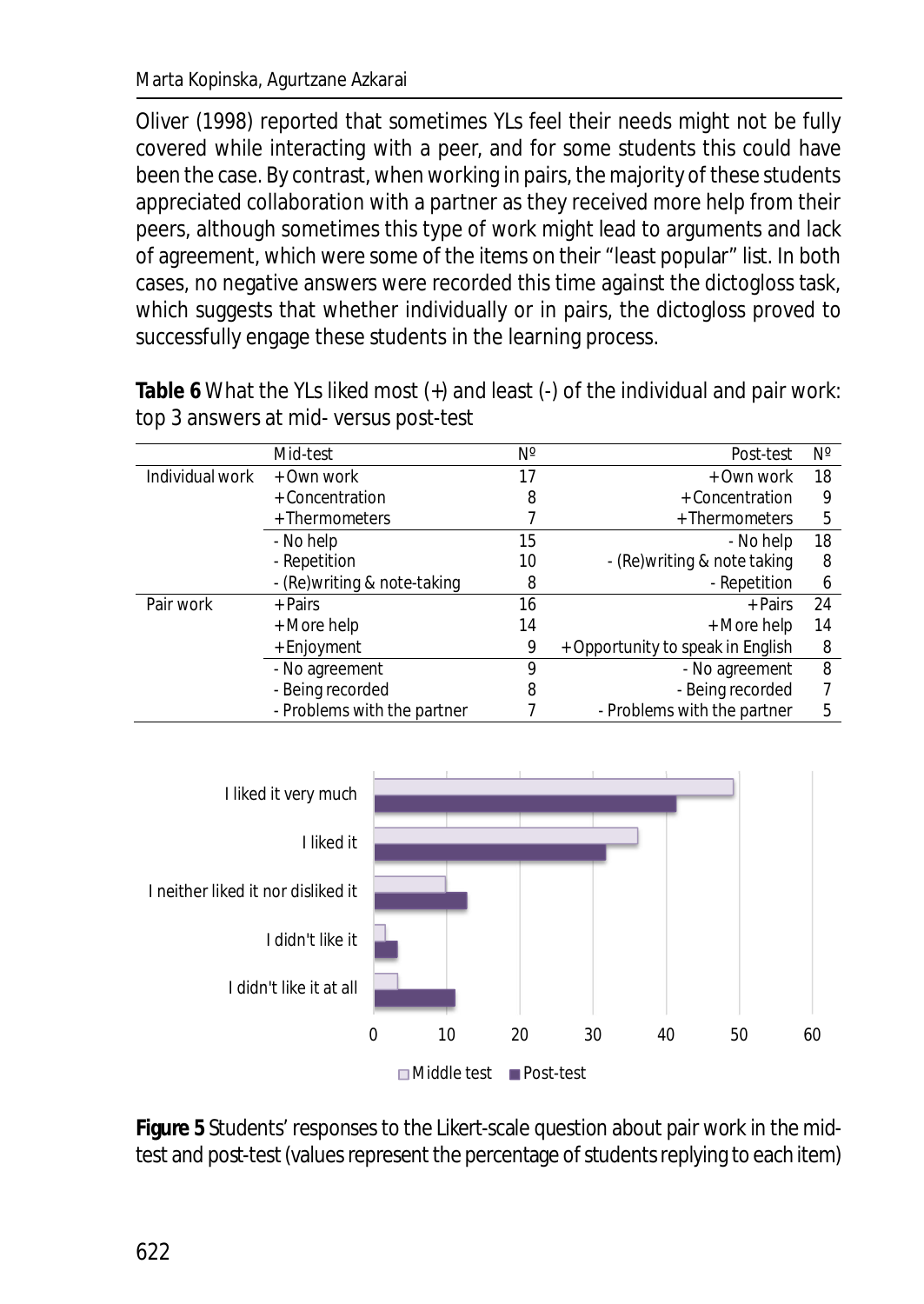In the case of the additional Likert-scale question in section 3 (see Appendix B), the findings seemed not to be totally in line with the thermometer findings, or the YLs' answers to the open-ended questions. In the case of individual work, there was no significant difference ( $Z = 1.256$ ,  $p = .209$ ,  $p^2 = .01$ ) in the mean scores from the mid-test (*M* = 2.9, *SD* = 1.1) to the post-test (*M* = 3.1, *SD* = 1.2), and these YLs' disposition towards individual work was found to be rather neutral. However, the analysis revealed a significant reduction (*Z* = -2.869, *p* = .004, *ŋ²* = .07) of YLs' initial enthusiasm (*M* = 4.3, *SD* = 1.0) towards working on the dictogloss in pairs at the end of the school year (*M* = 3.9, *SD* = 1.3). These findings are depicted in Figure 5.

This last finding suggests that these EFL YL's attitudes towards individual work was neutral, while they were more positive in the case of collaborative work. On the whole, pair work registered higher levels of motivation across the school year than individual work, that is, this arrangement fostered these YLs' motivation, which is in line with Baleghizadeh and Farhesh (2014), and Julkunen (2001). However, the mixed findings, including those of pair work showed that, for some students, repeating the task could result in some level of tediousness, and for this reason there was a change in their responses (section 3 Appendix B) in the posttest. Moreover, this last data collection took place at the end of the school year, with the summer holidays around the corner, and after carrying out all the tasks and filling in the questionnaires, the students could have felt a bit overwhelmed.

### **5. Conclusion, pedagogical implications and lines for further research**

This study explored the general and task motivation of EFL YLs as well as whether performing different dictogloss tasks several times individually and in pairs played a role in their level of motivation. The findings pointed to a positive disposition towards the task and, especially, towards collaborative work. Moreover, the general motivation of these learners seemed to consolidate with time. These findings support the benefits of collaborative work, which EFL teachers should keep in mind, as well as the usefulness of dictogloss as a motivating classroom task. Moreover, although pair work seemed to be more popular than individual work, these EFL YLs also appreciated the fact that they could concentrate more on the task if they did it alone; thus, individual performance should not be completely disregarded in the EFL classroom, but combined with pair work.

This study has shed more light on the impact of individual and collaborative work in the EFL primary classroom, but it also has some limitations that should be kept in mind and that could serve as lines for further research. More qualitative data, such as individual or group interviews with the YLs, might enable greater insights into the motivational dynamics occurring in the classroom,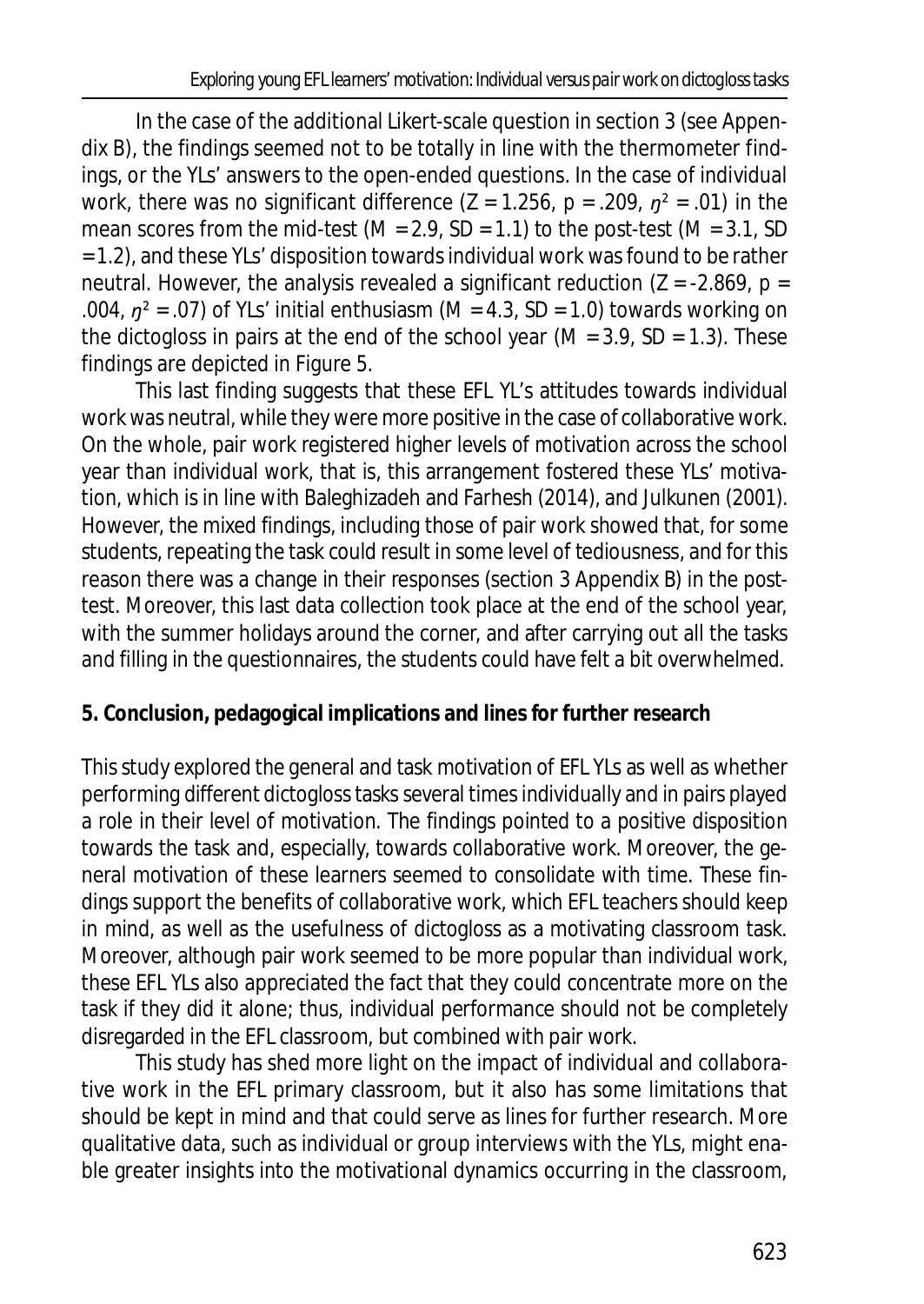and allow the researchers to understand the motives behind learners' mindset regarding certain tasks. Furthermore, it seems vital to gather pupils' beliefs and opinions on what they (dis)like most of the tasks they perform in their EFL classes in order to better understand the motivational processes involved in the L2 classroom. This study has only explored the motivation of these EFL YLs in one task (i.e., dictogloss), and task modality differences (i.e., oral vs. written tasks) could shed more light on the task motivation of EFL YLs. Finally, more studies with a wider array of qualitative measures of L2 motivation are needed to capture the flux in learners' task-related motivation and to further refine our understanding of the motivational processes that YLs experience.

### **Acknowledgements**

The authors would like to express their gratitude to the school that allowed access to the students, the teachers and the students who participated in the study. This work was supported by the Spanish Ministry of Economy and Competitiveness (grant number FFI2016-74950-P; AEI/FEDER/UE) and the Basque Government (grant number IT904-16).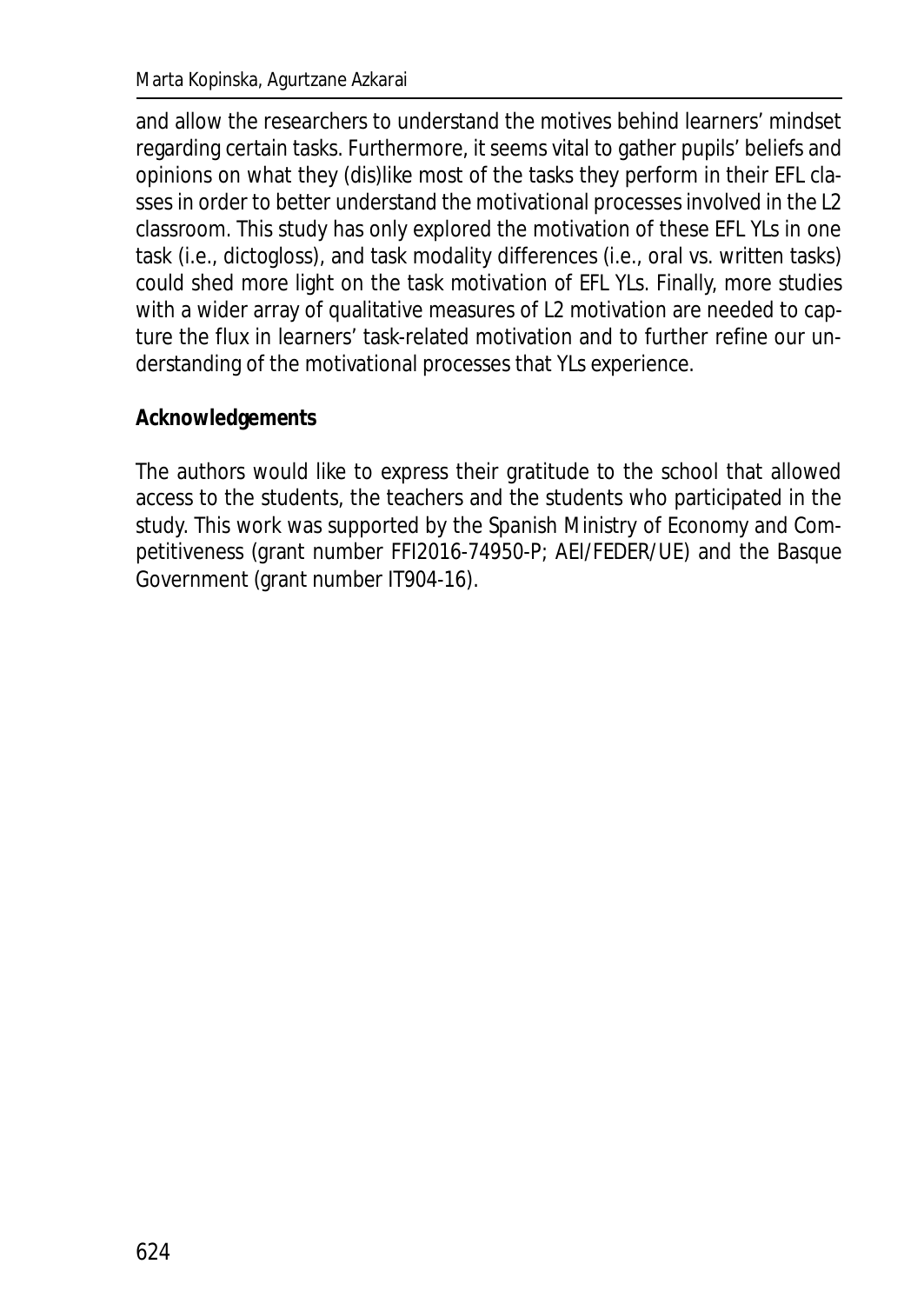References

- Al Khalil, M. K. (2016). Insights from measurement of task-related motivation. In A. Mackey & E. Marsden (Eds.), *Advancing methodology and practice: The IRIS repository of instruments for research into second languages* (pp. 243- 262). New York, NY & London: Routledge.
- Baleghizadeh, S., & Farhesh, S. (2014). The impact of pair work on EFL learners' motivation. *MEXTESOL Journal, 38*(3), 1-11.
- Calzada, A., & García Mayo, M. P. (2020). Child EFL learners' attitudes towards a collaborative writing task. *Language Teaching for Young Learners, 2*(1), 52-72.
- Cenoz, J. (2009). *Towards multilingual education: Basque educational research from an international perspective*. Bristol: Multilingual Matters.
- Cohen, J. (1988). *Statistical power analysis for the behavioral sciences* (2nd ed.). Hillsdale, NJ: Erlbaum.
- Cohen, A. D., & Dörnyei, Z. (2002). Focus on the language learner: Motivation, styles and strategies. In N. Schmitt (Ed.), *An introduction to applied linguistics* (pp. 170-190). London: Arnold.
- Council of Europe. (2001). *Common European framework of reference for languages: Learning, teaching, assessment*. Cambridge: Press Syndicate of the University of Cambridge.
- Csizér, K., & Kormos, J. (2009). Learning experiences, selves and motivated learning behaviour: A comparative analysis of structural models for Hungarian secondary and university learners of English. In Z. Dörnyei & E. Ushioda (Eds.), *Motivation, language identity and the L2 self* (pp. 98-119). Bristol: Multilingual Matters.
- Díaz Vega, L. (2016). *The effects of collaborative vs. individual work on EFL written texts: Aspects of quality and engagement* (Unpublished master thesis). Universidad Autónoma de Madrid, Spain.
- Doiz, A., Lasagabaster, D., & Sierra, J. M. (2014a). CLIL and motivation: The effect of individual and contextual variables. *The Language Learning Journal*, *42*(2), 209-224.
- Doiz, A., Lasagabaster, D., & Sierra, J. M. (2014b). Giving voice to the students: What (de)motivates them in CLIL classes? In D. Lasagabaster, A. Doiz, & J. M. Sierra (Eds.), *Motivation and foreign language learning: From theory to practice* (pp. 117-138). Amsterdam/Philadelphia: John Benjamins Publishing Company.
- Dörnyei, Z. (2007). *Research methods in applied linguistics: Quantitative, qualitative, and mixed methodologies*. Oxford: Oxford University Press.
- Dörnyei, Z. (2009). The L2 motivational self system. In Z. Dörnyei (Ed.), *Motivation, language identity and the L2 self* (pp. 9-42). Bristol: Multilingual Matters.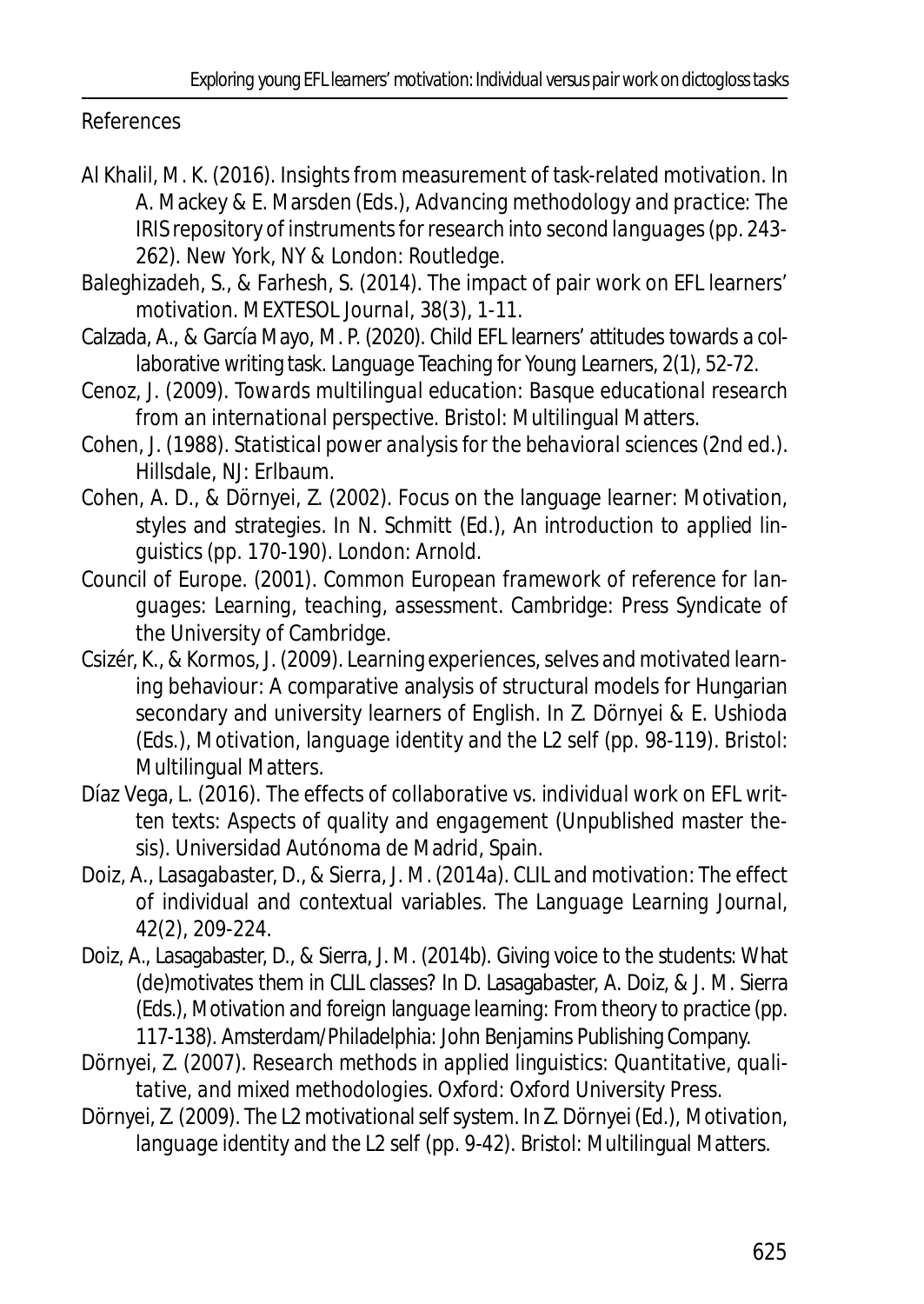- Dörnyei, Z. (2019). Task motivation: What makes an L2 task engaging? In Z. Wen & M. J. Ahmadian (Eds.), *Researching L2 task performance and pedagogy: In honor of Peter Skehan* (pp. 53-66). Amsterdam: John Benjamins.
- Dörnyei, Z., Csizér, K., & Németh, N. (2006). *Motivation, language attitudes and globalization: A Hungarian perspective.* Clevedon: Multilingual Matters.
- Dörnyei, Z., & Kormos, J. (2000). The role of individual and social variables in oral task performance. *Language Teaching Research*, *4*, 275-300.
- Dörnyei, Z., MacIntyre, P. D., & Henry, A. (2015). Introduction: applying complex dynamic systems principles to empirical research on L2 motivation. In Z. Dörnyei, P. D. MacIntyre, & A. Henry (Eds.), *Motivational dynamics in language learning* (pp. 1-7). Bristol, UK: Multilingual Matters.
- Dörnyei, Z., & Ryan, S. (2015). *The psychology of the language learner revisited*. New York/London: Routledge.
- Ellis, R. (2003). *Task-based language learning and teaching*. Oxford: Oxford University Press.
- Fenyvesi, K. (2018). English learning motivation of young learners in Danish primary schools. *Language Teaching Research, 24,* 690-713. http://doi.org/10.1177/ 1362168818804835
- Fernández Dobao, A. (2012). Collaborative writing tasks in the L2 classroom: Comparing group, pair, and individual work. *Journal of Second Language Writing, 21,* 40-58.
- Gardner, R. C. (1985). *Social psychology and second language learning: The role of attitudes and motivation*. London: Edward Arnold.
- Garrett, P., & Gallego, L. (2014). International universities and implications of internationalisation for minority languages: Views from university students in Catalonia and Wales. *Journal of Multilingual and Multicultural Development*, *35*(4), 361-375.
- Guiraud, P. (1960). *Problèmes et méthodes de la statistique linguistique*. Paris: Presses Universitaires de France.
- Henry, A. (2009). Gender differences in compulsory school pupils' L2 self-concepts: A longitudinal study. *System*, *37*, 177-193.
- Julkunen, K. (2001). Situation- and task-specific motivation in foreign language learning. In Z. Dörnyei & R. Schmidt (Eds.), *Motivation and second language acquisition* (pp. 29-42). Honolulu, HI: University of Hawaii Press.
- Kim, Y. (2008). The contribution of collaborative and individual tasks to the acquisition of L2 vocabulary. *Modern Language Journal, 92(1),* 114-130.
- Kormos, J., & Dörnyei, Z. (2004). The interaction of linguistic and motivational variables in second language task performance. *Zeitschrift für Interkulturellen Fremdsprachenunterricht*, *9*(2), 1-19.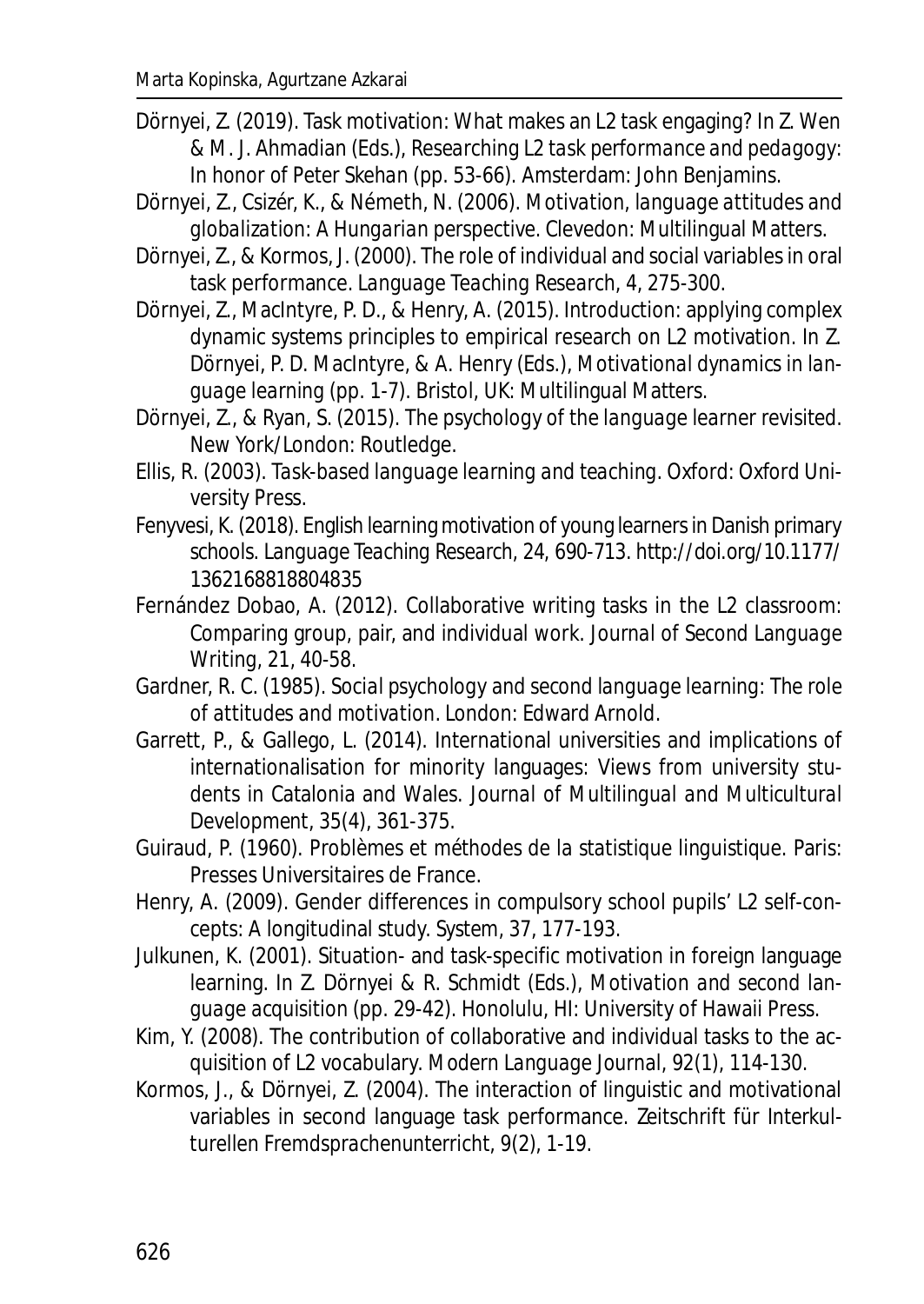- Larsen-Freeman, D. (2015). Ten "lessons" from complex dynamic systems theory: What is on offer. In Z. Dörnyei, P. D. MacIntyre, & A. Henry (Eds.), *Motivational dynamics in language learning* (pp. 11-19). Bristol: Multilingual Matters.
- Larsen-Freeman, D. & Cameron, L. (2008). *Complex systems and applied linguistics*. Oxford: Oxford University Press.
- Lasagabaster, D. (2000). Three languages and three linguistic models in the Basque educational system. In J. Cenoz & U. Jessner (Eds.), *English in Europe: The acquisition of a third language* (pp. 179-197). Clevedon: Multilingual Matters.
- Mihaljević Djigunović, J. (2012). Dynamics of learner affective development in early FLL. *Studies in Second Language Learning and Teaching, 2*(2), 159-178.
- Mihaljević Djigunović, J., & Lopriore, L. (2011). The learner: Do individual differences matter? In J. Enever (Ed.), *ELLiE Early language learning in Europe* (pp. 43-59). London: The British Council.
- Muñoz, C. (2017). Tracing trajectories of young learners: Ten years of school English learning. *Annual Review of Applied Linguistics*, *37*, 168-184.
- Nassaji, H., & Tian, J. (2010). Collaborative and individual output tasks and their effects on learning English phrasal verbs. *Language Teaching Research, 14*, 397-419.
- Nikolov, M. (1999). Why do you learn English? Because the teacher is short: A study of Hungarian children's foreign language learning motivation. *Language Teaching Research, 3,* 33-56.
- Oliver, R. (1998). Negotiation of meaning in child interactions. *Modern Language Journal, 82(3),* 372-386.
- Poupore, G. (2013). Task motivation in process: A complex systems perspective. *Canadian Modern Language Review, 69*(1), 91-116.
- Shak, J., & Gardner, S. (2008). Young learner perspectives on four focus-on-form tasks. *Language Teaching Research*, *12*(3), 387-408.
- Storch, N. (1999). Are two heads better than one? Pair work and grammatical accuracy. *System, 27,* 363-374.
- Storch, N., & Wigglesworth, G. (2007). Writing tasks: Comparing individual and collaborative writing. In M. P. García Mayo (Ed.), *Investigating tasks in formal language learning* (pp. 157-177). London: Multilingual Matters.
- UCLES University of Cambridge Local Examinations Syndicate. (2017). Cambridge English: Flyers (YLE Flyers). Retrieved from https://www.cambridgeenglish.org/exams-and-tests/flyers/
- Wajnryb, R. (1990). *Grammar dictation*. Oxford: Oxford University Press.
- Wigglesworth, G., & Storch, N. (2009). Pair versus individual writing: Effects on fluency, complexity and accuracy. *Language Testing, 26,* 445-466.
- Williams, M., Burden, R., & Lanvers, U. (2002). 'French is the language of love and stuff': Student perceptions of issues related to motivation in learning a foreign language. *British Educational Research Journal*, *28*, 503-528.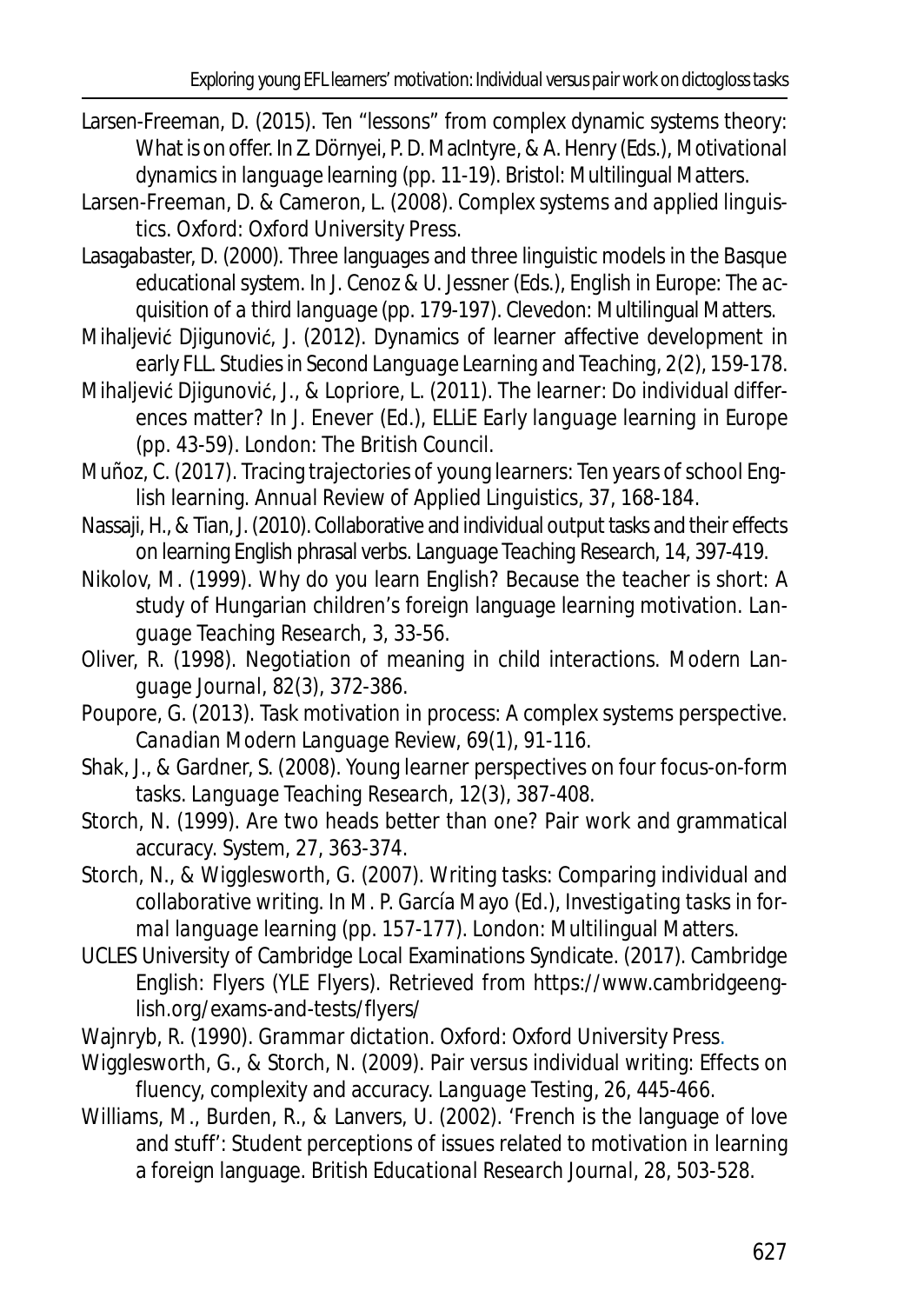#### **APPENDIX A**

**Sample dictogloss texts**

#### *Halloween night*

Every year, Lucy waits for Halloween night. She puts on her witch mask and asks her neighbors for sweets. She knocks on their door and says: "Trick or treat?". She usually gets many sweets of different flavors. She eats them all the same night, and she shares some with her younger sister Anna. If the neighbors don't give her any sweets, she plays a trick on them and they get very scared. But this year, when she bites her first sweet, one of her teeth hurts a lot! So her mum takes her to the dentist. The dentist looks at her teeth and tells Lucy that she shouldn't eat so many sweets. So this time Lucy only scares the neighbors with her mask!

#### *A day in the garden*

The Smiths are spending a day together in the garden. Tom is playing football with his uncle. He calls his grandmother to join them, but she is busy playing cards and she is winning all the time! Now it is lunchtime. They are all sitting at the table in the garden. María, the oldest granddaughter, asks her mum to take some pictures. Her dad pulls funny faces and they laugh. In the afternoon, it's very hot. Tom sees that his grandfather is preparing ice cream in the kitchen. He calls his sister and they go quickly to try it. It's delicious! Maria gives a big hug to her grandfather. Then, she takes a portion for her aunt, who is in the swimming pool. What a wonderful day!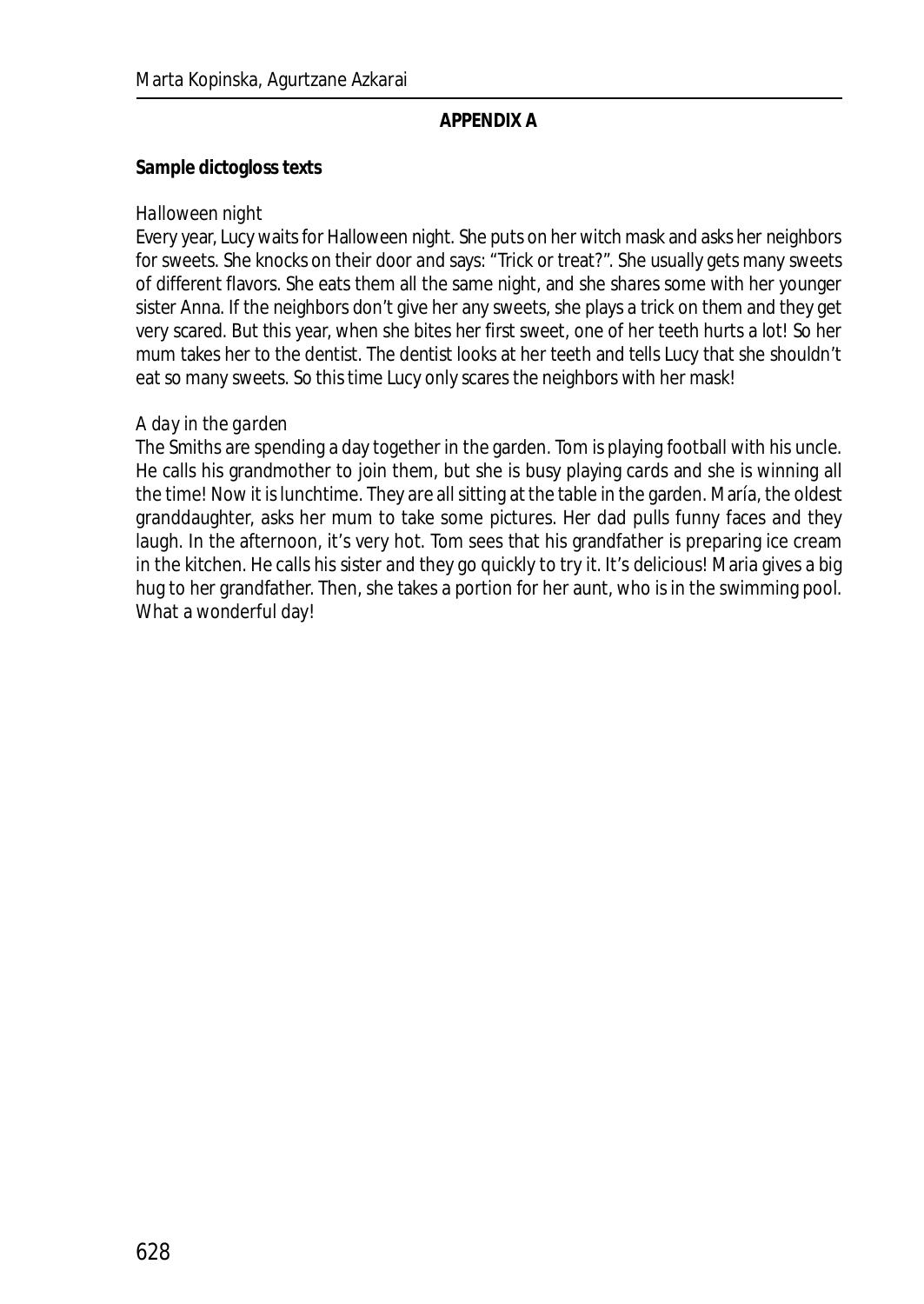#### **APPENDIX B**

**Motivational questionnaire**

Section 1

How much do you **agree** or **disagree** with the following statements? Please indicate by putting a cross or circling your answer on the scale:

| Totally disagree | Disagree | Neither disagree | Agree | Totally agree |
|------------------|----------|------------------|-------|---------------|
|                  |          | nor agree        |       |               |
|                  |          |                  |       |               |

Here you have an example: If you like skiing, and you don't like swimming, indicate it like this:

|    | 123<br>5<br>I like skiing.                                                  |       |
|----|-----------------------------------------------------------------------------|-------|
|    | 123<br>I don't like swimming.                                               |       |
| 1  | I really enjoy learning English.                                            | 12345 |
| 2  | I feel nervous when I have to speak in English in my English class.         | 12345 |
| 3  | Studying foreign languages is an important part of my education.            | 12345 |
| 4  | I always feel that the other students speak English better than I do.       | 12345 |
| 5  | I feel more tense and nervous in my English class than in my other classes. | 12345 |
| 6  | Studying English is important for me because it will be useful in           | 12345 |
|    | getting a job.                                                              |       |
| 7  | I enjoy my English class.                                                   | 12345 |
| 8  | I enjoy using English in the class.                                         | 12345 |
| 9  | I work hard in my English class even when I don't like what we are doing.   | 12345 |
| 10 | Studying English is important for me because I can meet and talk            | 12345 |
|    | with more people.                                                           |       |
| 11 | I don't like learning English. (reverse coded)                              | 12345 |
| 12 | I enjoy meeting and talking with people from other countries and            | 12345 |
|    | other cultures.                                                             |       |
| 13 | Studying English is important for me because I'll need it for my            | 12345 |
|    | future studies.                                                             |       |
| 14 | I often feel bored when I study for my English class. (reverse coded)       | 12345 |
| 15 | Studying English is important for me because it will be useful to           | 12345 |
|    | be able to travel abroad.                                                   |       |
| 16 | I put my best effort into learning English in my English language class.    | 12345 |